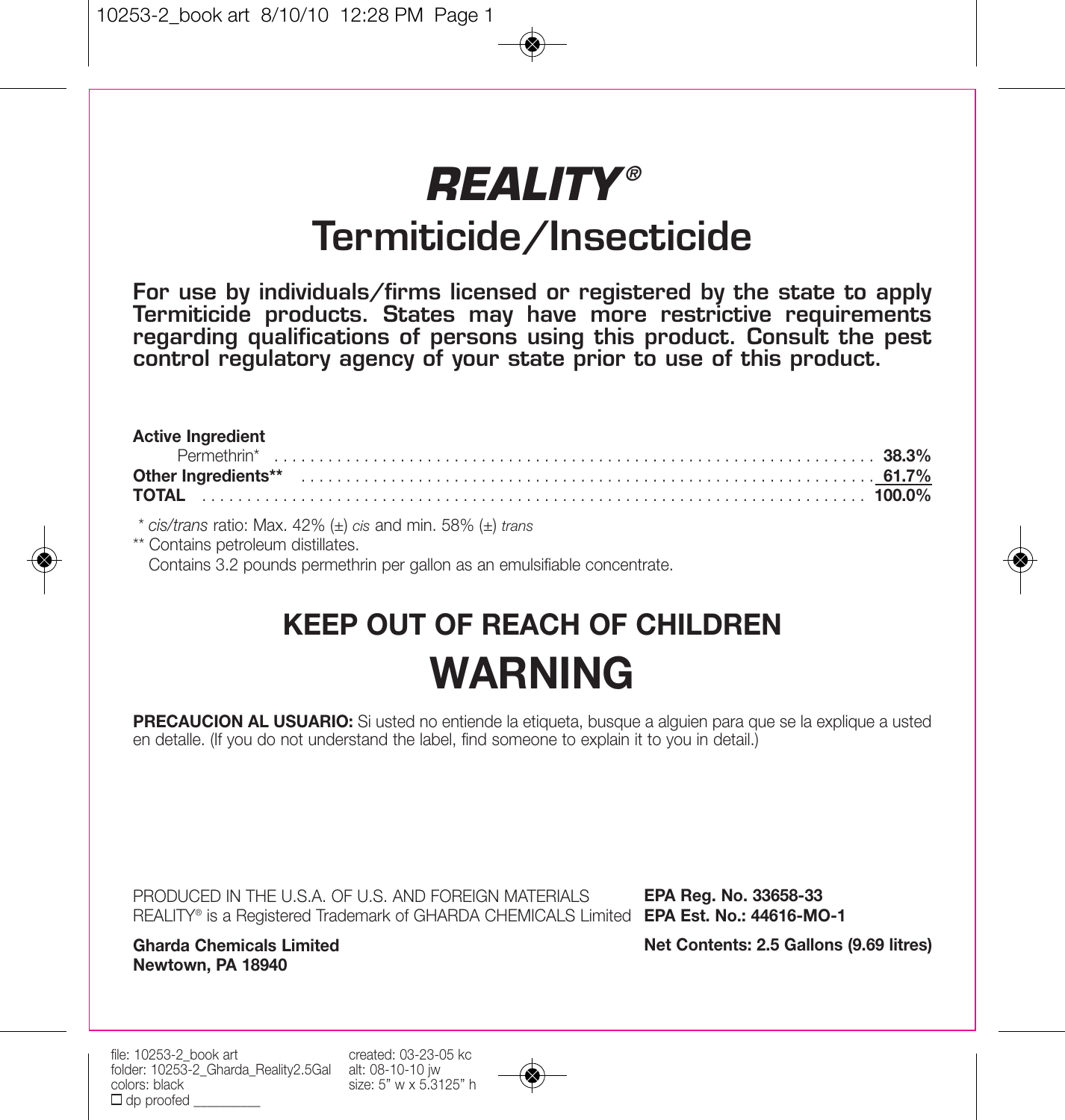|                         | <b>First Aid</b><br><b>Synthetic Pyrethroid</b>                                                                                                                                                                                                                           |
|-------------------------|---------------------------------------------------------------------------------------------------------------------------------------------------------------------------------------------------------------------------------------------------------------------------|
| IF ON SKIN OR CLOTHING: | • Take off contaminated clothing.<br>. Rinse skin immediately with plenty of water for 15-20 minutes.<br>• Call a poison control center or doctor for treatment advice.                                                                                                   |
| IF IN EYES:             | . Hold eye open and rinse gently with water for 15-20 minutes.<br>. Remove contact lenses, if present, after the first 5 minutes, then continue rinsing eyes.<br>· Call a poison control center for treatment advice                                                      |
| IF SWALLOWED:           | • Call a Poison Control Center or doctor immediately for treatment advice.<br>. Do not give any liquid to the person.<br>. Do not give anything by mouth to an unconscious person.<br>. Do not induce vomiting unless told to do so by a poison control center or doctor. |
|                         | FOR MEDICAL EMERGENCY: Call PROSAR 1-866-359-5660                                                                                                                                                                                                                         |

**Note to Physician:** This product contains aromatic hydrocarbons, which can produce a severe pneumonitis if aspirated. Consideration should be given to gastric lavage with an endotrachael tube in place. Treatment is controlled removal of exposure followed by symptomatic and supportive care.

**NOTICE:** Before using this product, read the entire Precautionary Statements, Conditions of Sale and Warranty, Directions for Use, Use Restrictions and Storage and Disposal instructions inside booklet. If the Conditions of Sale and Warranty are not acceptable, return the product unopened within thirty days of purchase to the place of purchase.

## **PRECAUTIONARY STATEMENTS Hazards to Humans (and Domestic Animals)**

**WARNING.** May be harmful if swallowed. Causes moderate eye irritation. Avoid contact with eyes, skin, or clothing. Prolonged or frequently repeated skin contact may cause allergic reactions in some individuals. Wash thoroughly with soap and water after handling and before eating, drinking, chewing gum or using tobacco.

All pesticide handlers (mixers, loaders and applicators) must wear long sleeved shirt and long pants, socks, shoes and chemical resistant gloves. After the product is diluted in accordance with label directions for use, and/or when mixing and loading using a closed spray tank transfer system (such as U-Turn), or an in line injector system, shirt, pants, socks, shoes and waterproof gloves are sufficient. In addition, all pesticide handlers must ware a respiratory protection device when working in a nonventilated space. All pesticide handlers must ware protective eyewear when working in non-ventilated space or when applying Termiticide by rodding or sub-slab injection.

**Use one of the following Mine Safety and Health Administration (MSHA) /National Institute for Occupational Safety and Health (NIOSH) air purifying respirator types with approved number prefixes such as:**

**TC-23C, TC-21C, TC-19C, TC-13F and TC-14G.**

**or a NIOSH approved respirator with any R, P or HE filter.**

**or a NIOSH approved respirator with an organic vapor (OV) cartridge**

**or canister with any R, P or HE prefilter.**

When treating adjacent to an existing structure, the applicator must check the area to be treated, and immediately adjacent areas of the structure, for visible and accessible cracks and holes to prevent any leaks or significant exposures to persons occupying the structure. People present or residing in the structure during application must be advised to remove their pets and themselves from the structure if they see any signs of leakage. After application, the applicator is required to check for leaks. All leaks resulting in the deposition of termiticide in locations other than those prescribed on this label must be cleaned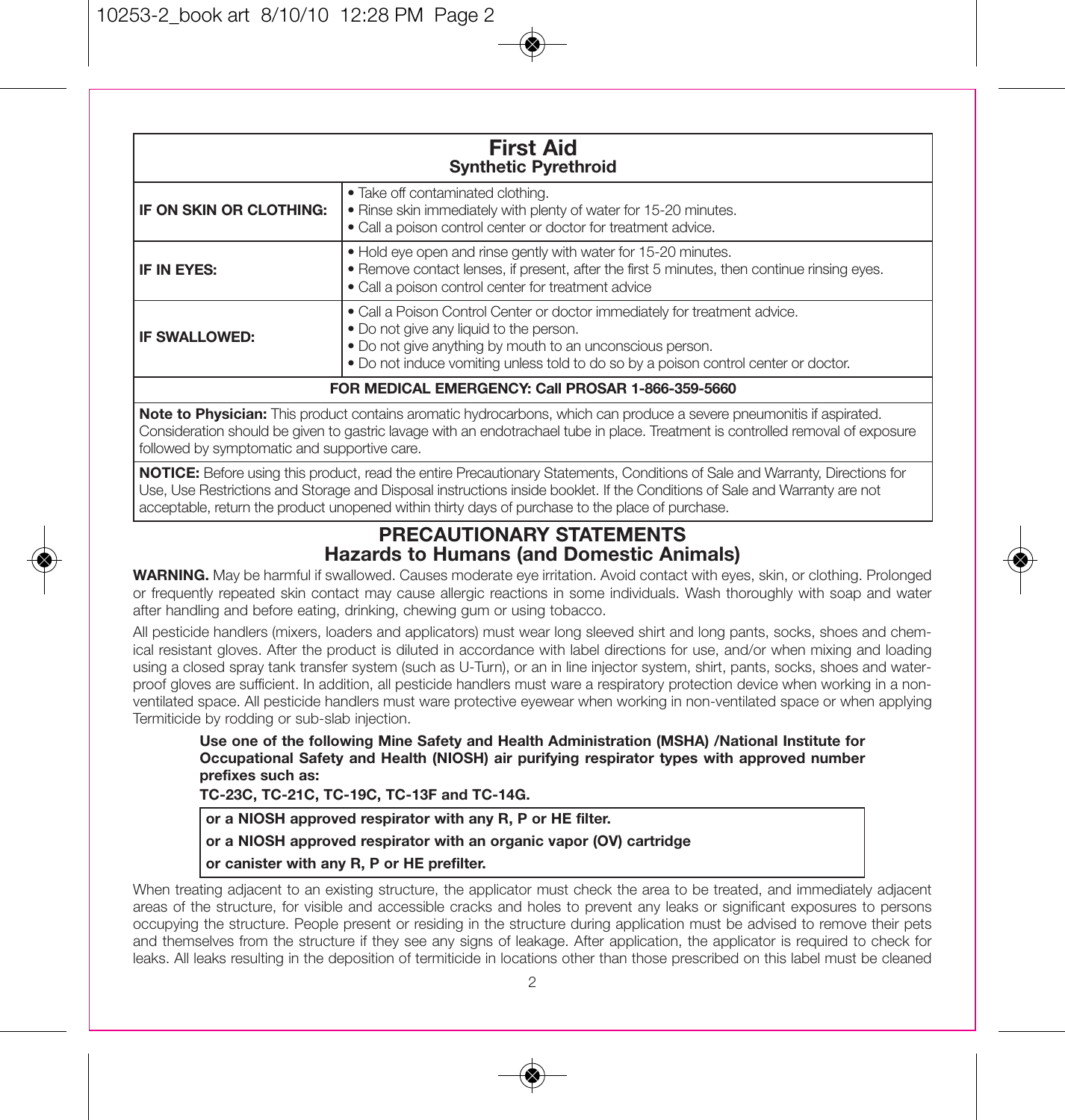up prior to leaving the application site. Do not allow people or pets to contact contaminated areas or to reoccupy contaminated areas of the structure until the clean up is completed.

### **Environmental Hazards**

This product is highly toxic to bees exposed to direct treatment or residues on crops or weeds. Do not apply this product or allow it to drift to crops or weeds on which bees are actively foraging. Additional information may be obtained from your Cooperative Extension Service.

This product is extremely toxic to fish and aquatic invertebrates. Do not apply directly to water, or to areas where surface water is present or to intertidal areas below the mean high water mark. Do not contaminate water by cleaning of equipment or disposal of equipment washwaters. Do not apply when weather conditions favor drift from treated areas.

## **Physical/Chemical Hazards**

Do not use or store near heat or open flame.

## **DIRECTIONS FOR USE**

It is a violation of Federal Law to use this product in a manner inconsistent with its labeling.

## **Shake Well Before Using**

## **STORAGE AND DISPOSAL**

Do not contaminate water, food, or feed by storage or disposal. Open dumping is prohibited.

**PESTICIDE STORAGE:** Store product in original container only. Do not contaminate water, other pesticides, fertilizer, food or feed in storage. Store in a well-ventilated area.

**PESTICIDE DISPOSAL:** Pesticide spray mixture or rinsate that cannot be used or chemically reprocessed should be disposed of in a landfill approved for pesticides. Improper disposal of excess pesticide spray mixture or rinsate is a violation of Federal law. If these wastes cannot be disposed of by the use according to label instructions, contact your State Pesticide or Environmental Control Agency or the Hazardous Waste representative at the nearest EPA Regional Office for guidance.

#### **CONTAINER DISPOSAL:**

**(Nonrefillable container 5 gallons or less):** Do not reuse this container to hold materials other than pesticides or dilute pesticides (rinsate). After emptying and cleaning, it may be allowable to temporarily hold rinsate or other pesticide-related materials in the container. If not, triple rinse emptied container and offer for recycling, if available, or puncture and dispose of in a sanitary landfill, or by other procedures approved by state and local authorities, such as burning of plastic containers. If burned, stay out of smoke.

Triple rinse or pressure rinse container (or equivalent) promptly after emptying. Triple rinse as follows: Empty the remaining contents into application equipment or a mix tank and drain for 10 seconds after the flow begins to drip. Fill the container 1/4 full with water and recap. Shake for 10 seconds. Pour rinsate into application equipment or a mix tank or store rinsate for later use or disposal. Drain for 10 seconds after the flow begins to drip. Repeat this procedure two more times. Pressure rinse as follows: Empty the remaining contents into application equipment or a mix tank and continue to drain for 10 seconds after the flow begins to drip. Hold container upside down over application equipment or mix tank or collect rinsate for later use or disposal. Insert pressure rinsing nozzle in the side of the container, and rinse at about 40 PSI for at least 30 seconds. Drain for 10 seconds after the flow begins to drip.

**(Refillable containers up to 250 gallons):** Refill this container with pesticide only. Do not reuse this container for any other purpose. Cleaning the container before final disposal is the responsibility of the person disposing of the container. Cleaning the container before refilling is the responsibility of the refiller. To clean the container before final disposal, empty the remaining contents from this container into application equipment or mix tank. Fill the container about 10 percent full with water. Agitate vigorously or recirculate water with pump for 2 minutes. Pour or pump rinsate into application equipment or rinsate collection system. Repeat this rinsing procedure two more times. Offer for recycling, if available, or puncture and dispose of in a sanitary landfill, or by other procedures approved by state and local authorities, such as burning of plastic containers. If burned, stay out of smoke.

**FOR CHEMICAL EMERGENCY: Spill, leak, fire, exposure, or accident, call CHEMTREC: 1-800-424-9300**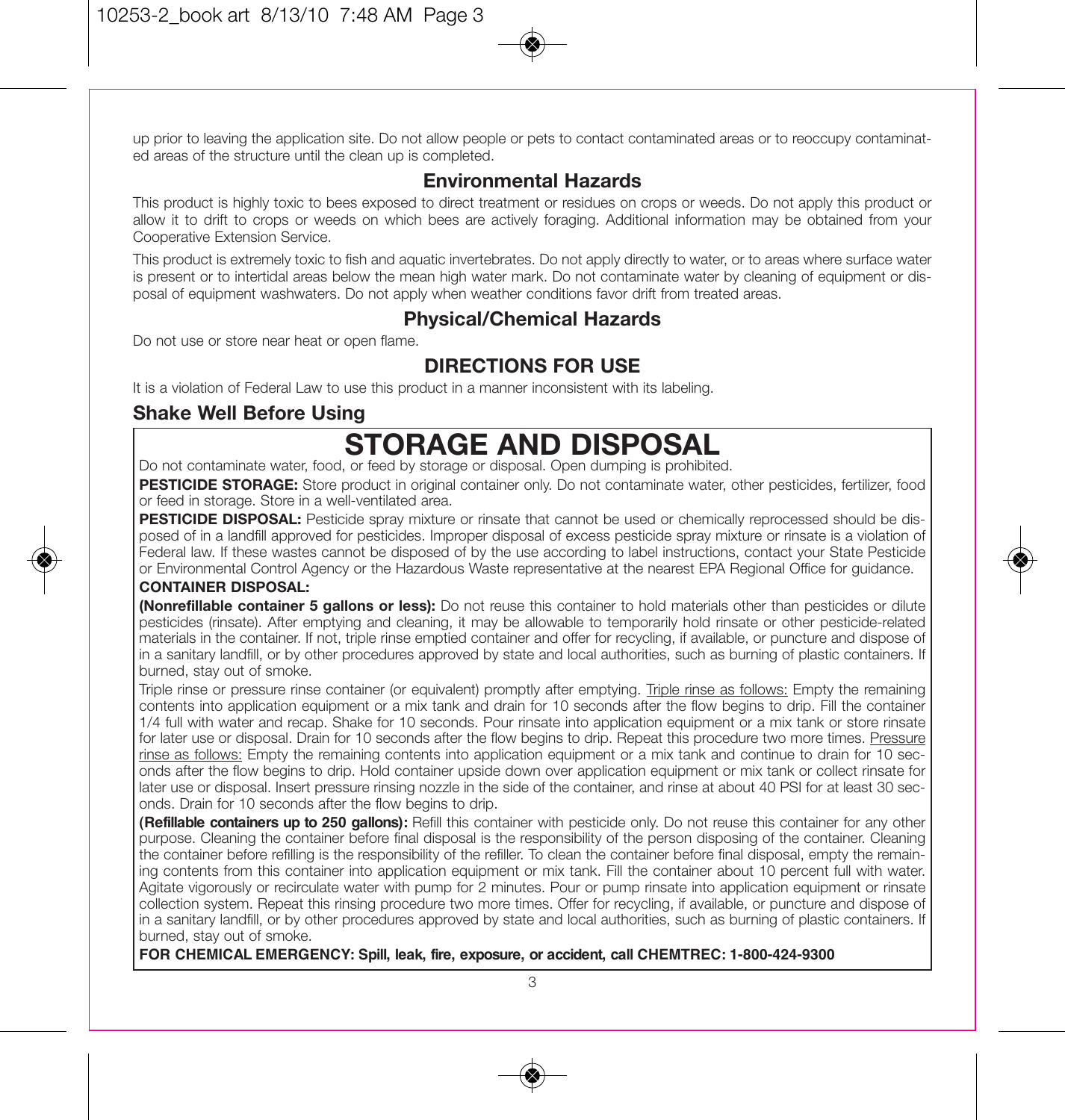### **General Information on the Use of This Product**

Not for use on plants being grown for sale or other commercial use, or for commercial seed production, or for research purposes. For use on plants intended for aesthetic purposes or climatic modification and being grown in interior plantscapes, ornamental gardens or parks, or lawns and grounds.

Choice of appropriate procedures should include consideration of such variable factors as the design of the structure, location of heating, ventilation, and air conditioning (HVAC) systems, water table, soil type, soil compaction, grade conditions, and location and type of domestic water supplies and utilities.

For advice concerning current control practices with relation to specific local conditions, consult your local State Cooperative Extension or regulatory agencies.

## **SUBTERRANEAN TERMITE CONTROL**

The dilute insecticidal emulsion must be adequately dispersed in the soil to establish a barrier between the wood and the termites in the soil. As a good practice: 1) all non-essential wood and cellulose containing materials should be removed from around foundation walls, crawl spaces and porches: 2) eliminate termite access to moisture by repairing faulty plumbing and/or construction grade. Soil around untreated structural wood in contact with soil should be treated as described below.

To establish an effective insecticidal barrier with this product the service technician must be familiar with current termite control practices such as: trenching, rodding, sub-slab injection, coarse fan spraying of soil surfaces, crack and crevice (void) injection, excavated soil treatment, and brush or spray applications to infested or susceptible wood. These techniques must be correctly employed to prevent or control infestations by subterranean termites such as: *Coptotermes, Heterotermes, Reticulitermes* and *Zootermopsis*. The biology and behavior of the species involved should be considered by the service technician in determining which control practices to use to eliminate or prevent the termite infestation.

Permethrin the active ingredient in Reality Termiticide/Insecticide is extremely toxic to fish and aquatic invertebrates. Care should be used when making applications near bodies of water. Locate sources of water discharge from structures, such as French drains and sump systems. Turn off discharge pumps until after application is complete. Observe for any change in color or odor of effluent discharge. Consult state and local specifications for recommended distances of wells from treated areas, or if such regulations do not exist, refer to Federal Housing Administration Specifications (H.U.D.) for guidance.

**Note:** Crawlspaces are to be considered inside of the structure.

**Critical Areas:** Critical areas include areas where the foundation is penetrated by utility services, cracks and expansion joint, bath traps and areas where cement constructions have been poured adjacent to the foundation such as stairs, patios, and slab additions.

#### **Structures with Wells/Cisterns Inside Foundations**

Structures that contain wells or cisterns within the foundation of a structure can only be treated using the following techniques:

- (1) Do not treat soil while it is beneath or within the foundation or along the exterior perimeter of a structure that contains a well or cistern. The treated backfill method must be used if soil is removed and treated outside/away from the foundation. The treated backfill technique is described as follows:
	- (a) Trench and remove soil to be treated onto heavy plastic sheeting or similar material or into a wheelbarrow.
	- (b) Treat the soil at the rate of 4 gallons of dilute emulsion per 10 linear feet per foot of depth of the trench, or 1 gallon per 1.0 cubic feet of soil (See Mixing Directions section of the label). Mix thoroughly into the soil taking care to contain the liquid and prevent runoff and spillage.
	- (c) After the treated soil has absorbed the diluted emulsion, replace the soil into the trench.
- (2) Treat infested and/or damaged wood in place using an injection technique such as described in the Control of Wood Infesting Insects section of this label.

#### **Structures with Adjacent Wells/Cisterns and/or other Water Bodies**

Applicators must inspect all structures with nearby water sources such as wells, cisterns, surface ponds, streams, and other bodies of water and evaluate, at a minimum, the treatment recommendations listed below prior to making an application.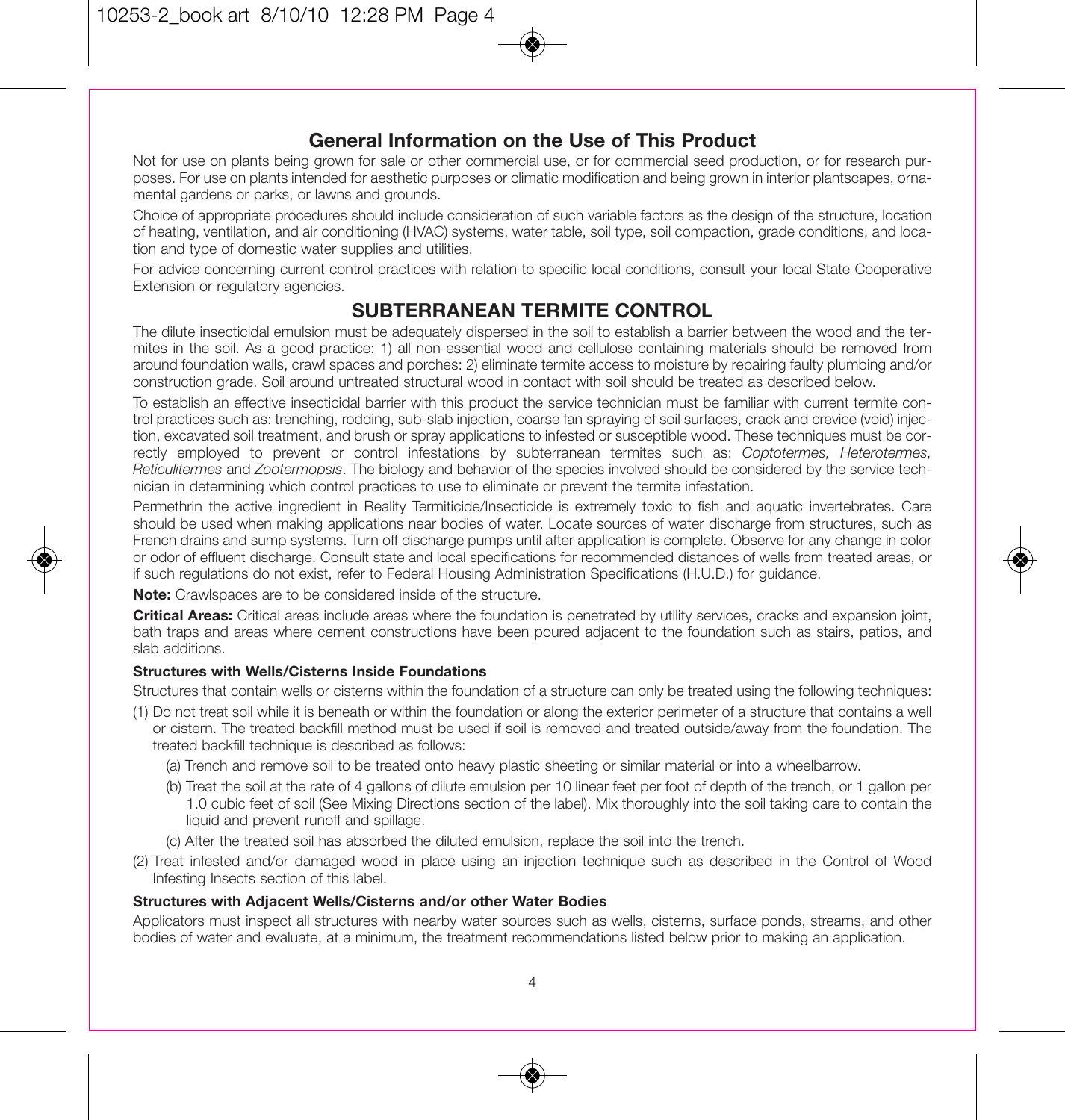- (1) Prior to treatment, if feasible, expose the water pipe(s) coming from the well to the structure, if the pipe(s) enter the structure within 3 feet of grade.
- (2) Prior to treatment applicators are advised to take precautions to limit the risk of applying the termiticide into subsurface drains that could empty into any bodies of water. These precautions include evaluating whether application of the termiticide to the top of the footer may result in contamination of the subsurface drain. Factors such as depth to the drain system and soil type and degree of compaction should be taken into account in determining the depth of treatment.
- (3) When appropriate (i.e., on the waterside of the structure), the treated backfill technique (described above) can also be used to minimize off–site movement of termiticide.

Prior to using this technique near wells or cisterns, consult state, local or federal agencies for information regarding approved treatment practices in your area.

**Application Rate:** Use a 0.5% emulsion for subterranean termites. For other pests on the label use specific listed rates.

**Mixing Directions: Mix the Termiticide use dilution in the following manner:** Fill Tank 1/4 to 1/3 full. Start pump to begin by–pass agitation and place end of treating tool in tank to allow circulation through hose. Add appropriate amount of Reality Termiticide/Insecticide. (See Rate/Volume Conversion Chart). Add remaining amount of water. Let pump run and allow circulation through the hose for 2 to 3 minutes.

Reality Termiticide/Insecticide may also be mixed into full tanks of water, but requires substantial agitation to insure uniformity of the emulsion.

To prepare a 0.5% water emulsion, ready to use, dilute 1.25 gallons of Reality Termiticide/Insecticide with 94.75 gallons of water.

**Mixing:** For the desired application rate, use the chart below to determine the amount of Reality Termiticide/Insecticide required for a given volume of finished emulsion.

| <b>Desired Gallons</b><br>of Finished | <b>Emulsion Concentration</b><br>(Amount of Reality Termiticide/Insecticide + Water) |                                                                |                                                                |  |  |  |  |  |  |  |  |  |  |  |
|---------------------------------------|--------------------------------------------------------------------------------------|----------------------------------------------------------------|----------------------------------------------------------------|--|--|--|--|--|--|--|--|--|--|--|
| <b>Emulsion</b>                       | 0.5%                                                                                 | 1.0%                                                           | 2.0%                                                           |  |  |  |  |  |  |  |  |  |  |  |
|                                       | 1 2/3 fl. oz. + 126 1/3 fl. oz. water<br>$(7.9 \text{ pints})$                       | 3 1/3 fl. oz. + 124 2/3 fl. oz. water<br>$(7.8 \text{ pints})$ | 6 2/3 fl. oz. + 121 1/3 fl. oz. water<br>$(7.6 \text{ pints})$ |  |  |  |  |  |  |  |  |  |  |  |
| 5                                     | 8 1/3 fl. oz. + 4 gal, 119 2/3 fl. oz.<br>water                                      | 16 2/3 fl. oz. + 4 gal, 111 1/3 fl.<br>oz. water               | 33 1/3 fl. oz. + 4 gal, 94 2/3 fl. oz.<br>water                |  |  |  |  |  |  |  |  |  |  |  |
| 10                                    | 16 2/3 fl. oz. + 9 gal, 111 1/3 fl.<br>oz. water                                     | 33 1/3 fl. oz. + 9 gal, 94 2/3 fl. oz.<br>water                | 66 2/3 fl. oz. + 9 gal, 61 2/3 fl. oz.<br>water                |  |  |  |  |  |  |  |  |  |  |  |
| 19                                    | $0.25$ gal + 18.75 gal water                                                         | $0.5$ gal + 18.5 gal water                                     | $1.0$ gal + 18 gal water                                       |  |  |  |  |  |  |  |  |  |  |  |
| 38                                    | $0.50$ gal $+37.5$ gal water                                                         | $1.0$ gal $+37$ gal water                                      | $2.0$ gal $+36$ gal water                                      |  |  |  |  |  |  |  |  |  |  |  |
| 58                                    | $0.75$ gal $+57.25$ gal water                                                        | $1.5$ gal $+56.5$ gal water                                    | $3.0$ gal $+55$ gal water                                      |  |  |  |  |  |  |  |  |  |  |  |
| 96                                    | $1.25$ gal $+94.75$ gal water                                                        | $2.5$ gal $+93.5$ gal water                                    | $5.0$ gal $+91$ gal water                                      |  |  |  |  |  |  |  |  |  |  |  |
| 192                                   | $2.5$ gal + 189.5 gal water                                                          | $5.0$ gal $+187$ gal water                                     | $10.0$ gal $+ 182$ gal water                                   |  |  |  |  |  |  |  |  |  |  |  |

#### **Reality Termiticide/Insecticide Rate/Volume Conversion Chart**

Common Units of Measure:

1 pint  $= 16$  fluid ounces (oz.)

1 gallon = 4 quarts =  $8$  pints = 128 oz.

\*For termite applications, only use these rates in conjunction with the application volume adjustments as listed in the section below or in the foam or underground service application sections.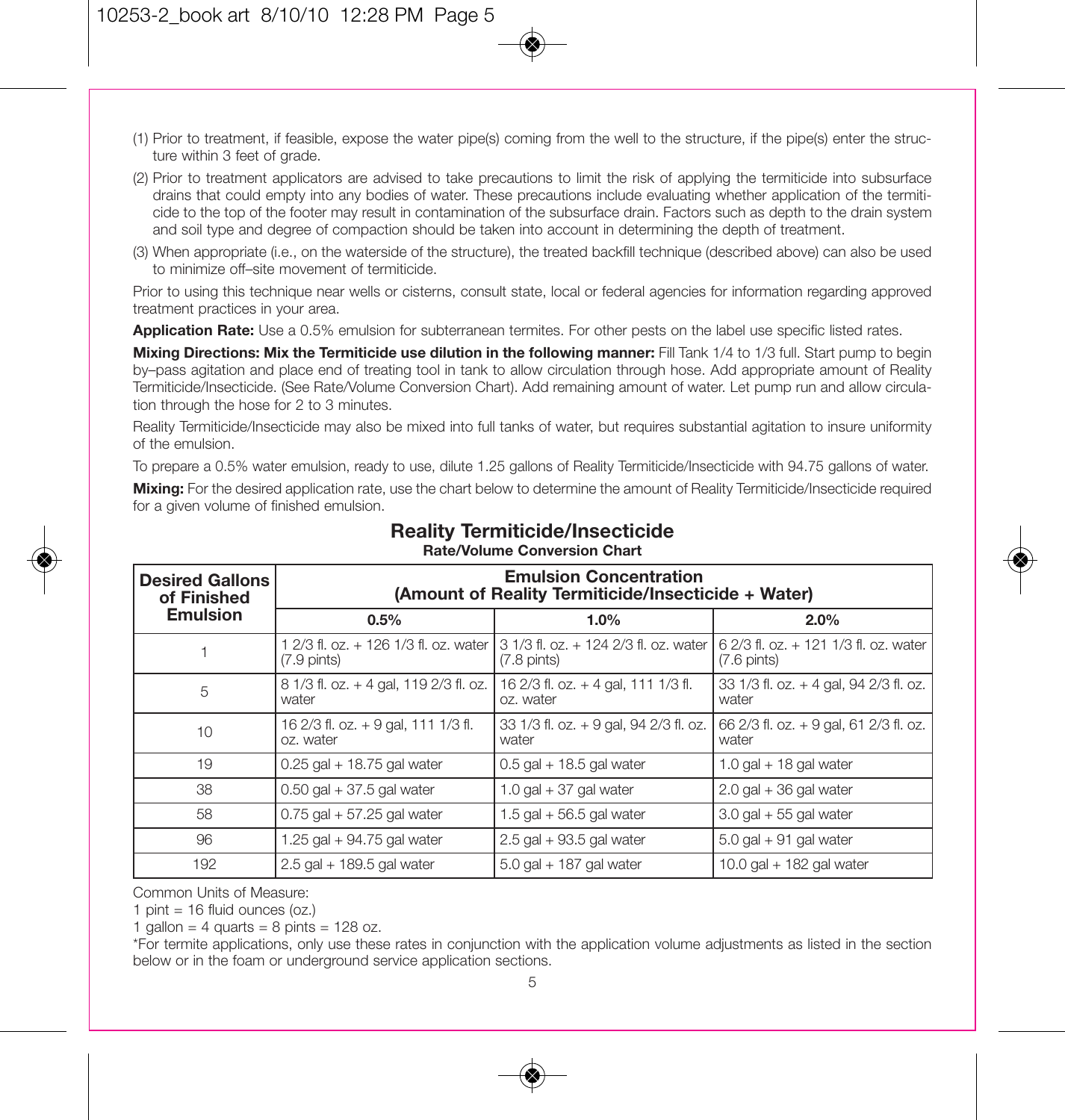#### **Pre-Construction Subterranean Termite Treatment**

#### **Pre-Construction Treatment: Do not apply at a lower dosage and/or concentration than specified on this label for applications prior to the installation of the finished grade.**

When treating foundations deeper than 4 feet, apply the termiticide as the backfill is being replaced, or if the construction contractor fails to notify the applicator to permit this, treat the foundation to a minimum depth of 4 feet after the backfill has been installed. The applicator must trench and rod into the trench or trench along the foundation walls and around pillars and other foundation elements, at the rate prescribed from grade to a minimum depth of 4 feet. When the top of the footing is exposed, the applicator must treat the soil adjacent to the footing to a depth not to exceed the bottom of the footing. However, in no case should a structure be treated below the footing.

Effective pre-construction subterranean termite control is achieved by the establishment of vertical and horizontal insecticidal barriers using 0.5% emulsion of Reality Termiticide/Insecticide.

**Horizontal Barrier:** Create a horizontal barrier wherever treated soil will be covered, such as footing trenches, slab floors, carports, and the soil beneath stairs and crawlspaces.

For a 0.5% rate, apply 1 gallon of dilution per 10 square feet, or use 1.6 fluid ounces of Reality Termiticide/Insecticide per 10 square feet in sufficient water (no less than 1/2 gallon or more than 2 gallons) to provide thorough and continuous coverage of the area being treated.

If the fill is washed gravel or other coarse material, it is important that a sufficient amount of dilution be used to reach the soil substrate beneath the coarse fill.

Applications shall be made by a low-pressure spray (less than 50 p.s.i.) using a coarse spray nozzle. If slab will not be poured the same day as treatment, cover treated soil with a waterproof barrier such as polyethylene sheeting. This is not necessary if foundation walls have been installed around the treated soil.

**Vertical Barrier:** Vertical barriers must be established in areas such as around the base of foundations, plumbing, utility entrances, backfilled soil against foundation walls, and other critical areas.

For a 0.5% rate, apply 4 gallons of dilution per 10 linear feet per foot of depth or 1.6 fluid ounces of Reality Termiticide/Insecticide per 10 linear feet of depth from grade to top of footing in sufficient water (no less than 2 gallons or more than 8 gallons) to ensure complete coverage.

a. When trenching and rodding into the trench or trenching, it is important that emulsion reaches the top of the footing. Rod holes must be spaced so as to achieve a continuous insecticidal barrier, but in no case more than 12 inches apart.

- b. Care should be taken to avoid soil washout around footing.
- c. Trenches need not be wider than 6 inches. Emulsion should be mixed with the soil as it is being replaced in the trench.

d. For a monolithic slab, an inside vertical barrier may not be required.

Hollow block voids may be treated at a rate of 2 gallons of emulsion per 10 linear feet so that the emulsion will reach the top of the footing.

Prior to each application, applicators must notify the general contractor, construction superintendent, or similar responsible party, of the intended Termiticide application and intended sites of application and instruct the responsible person to notify construction workers and other individuals to leave the area to be treated during application and until the Termiticide is absorbed into the soil.

#### **Post-Construction Subterranean Termite Treatment**

Application Volume: To provide maximum control and protection against termite infestation apply the specified volume of the finished water emulsion and active ingredient as set forth in the directions for use section of this label. If soil will not accept the labeled application volume, the volume may be reduced provided there is a corresponding increase in concentration so that the amount of active ingredient applied to the soil remains the same.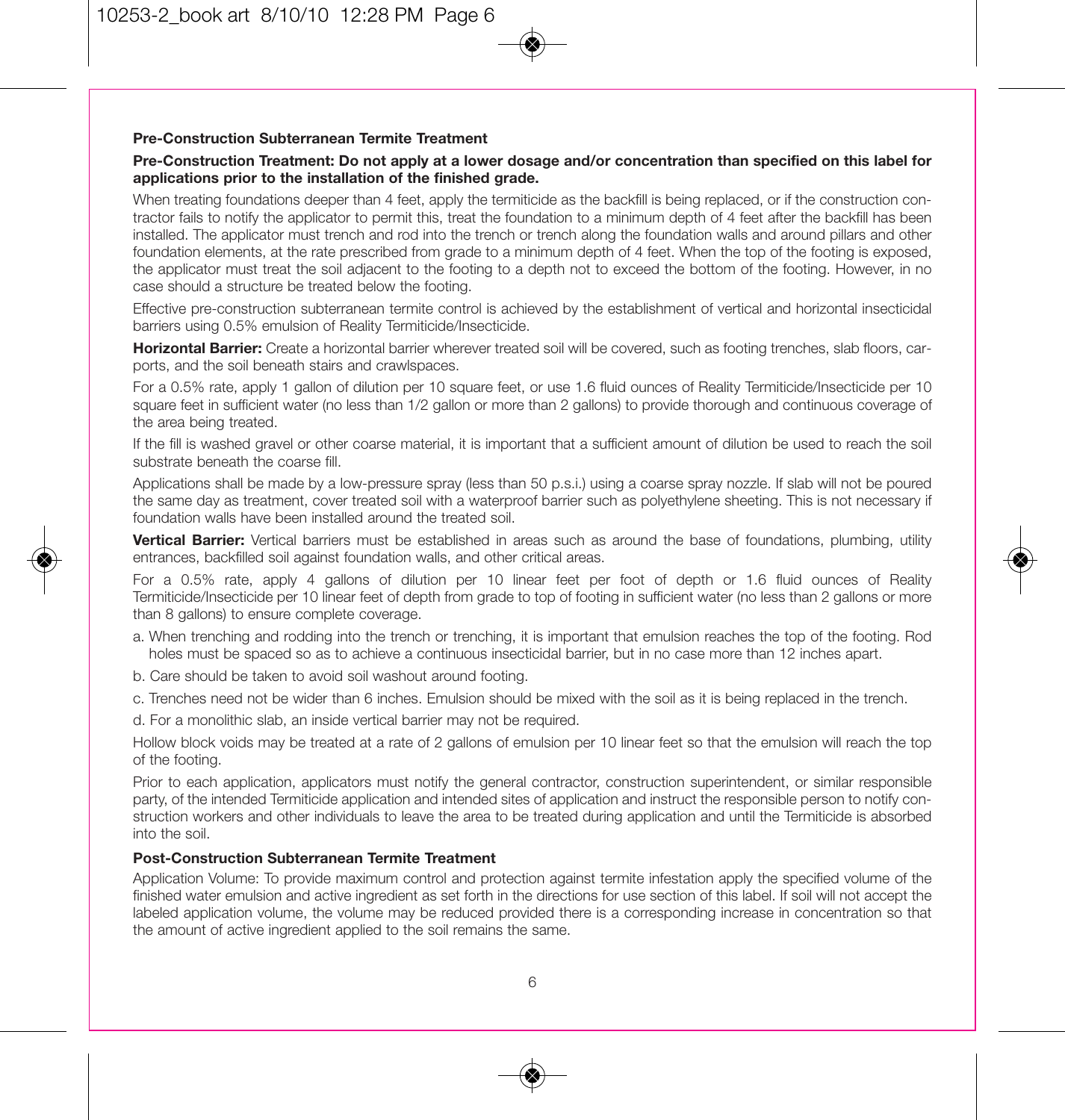**Note:** Large reductions of application volume reduce the ability to obtain a continuous barrier. Variance is allowed when volume and concentration are consistent with label directed rates and continuous barrier can still be achieved.

Where desirable for post construction treatments, the volume of the 1.0% emulsion may be reduced by 1/2 the labeled volume or a 2.0% emulsion may be applied at 1/4 the labeled volume (see Volume Adjustment Chart). Volume adjustments at 2.0% are not recommended for sub slab injection. See Volume Adjustment Chart below.

**Note:** When volume is reduced, the hole spacing for sub slab injection and soil rodding may require similar adjustment to account for lower volume dispersal of the Termiticide in the soil. **Volume Adjustment Chart**

|                                                 | <b>volume Adjustment Unart</b><br><b>Application Rate</b> |               |                              |
|-------------------------------------------------|-----------------------------------------------------------|---------------|------------------------------|
| Rate (% emulsion)                               | $0.5\%$                                                   | $1.0\%$       | $2.0\%$ *                    |
| <b>Volume allowed</b>                           |                                                           |               |                              |
| HORIZONTAL (gallons of Emulsion per 10 sq. ft.) | 1.0 (gallons)                                             | 0.5 (gallons) | $0.25$ (gallons)*            |
| VERTICAL (gallons of Emulsion per 10 lin. ft.)  | 4.0 (gallons)                                             | 2.0 (gallons) | $1.0$ (gallons) <sup>*</sup> |

\*Not recommended for sub slab injection.

After Treatment: All holes in commonly occupied areas into which Reality Termiticide/Insecticide has been applied must be plugged. Plugs must be of a non-cellulose material or covered by an impervious, non-cellulose material.

Use a 0.5% emulsion for post-construction treatment. Post-construction soil applications shall be made by injection, rodding, and/or trenching or coarse fan spray with pressures not exceeding 25 p.s.i. at the nozzle. Care should be taken to avoid soil washout around the footing.

Do not apply emulsion until location of wells, radiant heat pipes, water and sewer lines and electrical conduits are known and identified., Caution must be taken to avoid puncturing the injection into these elements.

**Foundations:** For applications made after the final grade is installed, the applicator must trench and rod into the trench or trench along the foundation walls and around pillars and other foundation elements, at the rate prescribed from grade to the top of the footing. When the footing is more than four (4) feet below grade, the applicator must trench and rod into the trench or trench along the foundation walls at the rate prescribed to a minimum depth of four feet. The actual depth of treatment will vary depending on soil type, degree of compaction, and location of termite activity. When the top of the footing is exposed, the applicator must treat the soil adjacent to the footing to a depth not to exceed the bottom of the footing. However, in no case should a structure be treated below the footing.

**Slabs:** Vertical barrier may be established by sub-slab injection within the structure and rodding and/or trenching outside using a treatment rate of 4 gallons of emulsion per 10 linear feet per foot of depth. Special care must be taken to distribute the treatment evenly. Treatment should not extend below the bottom of the footing.

Treat along the outside of the foundation and where necessary beneath the slab on the inside of the foundation walls. Treatment may also be required beneath the slab along both sides of interior footing-supported walls, one side of interior partitions and along all cracks and expansion joints. Horizontal barriers may be established where necessary by long-rodding or by grid pattern injection vertically through the slab.

- a. Drill holes in the slab and/or foundation to allow for the application of a continuous insecticidal barrier no more than 12 inches apart.
- b. For shallow foundations (1 foot or less) dig a narrow trench approximately 6 inches wide along the outside of the foundation walls. Do not dig below the bottom of the footing. The emulsion should be applied to the trench and soil at 4 gallons per 10 linear feet per foot of depth as the soil is replaced in the trench.
- c. For foundations deeper than 1 foot follow the rates for basements.
- d. Exposed soil in bath traps must be treated with a 0.5% emulsion.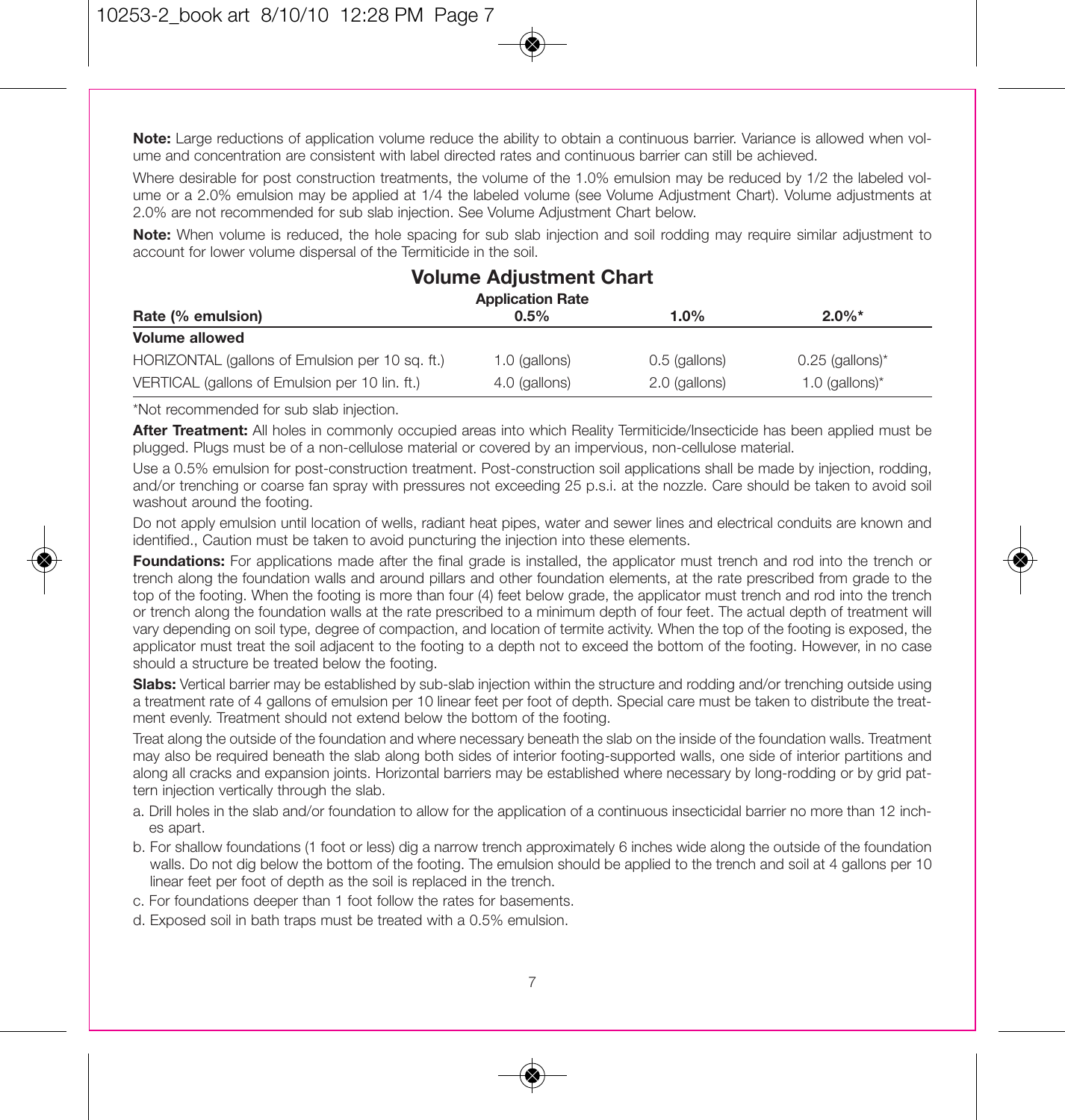**Basements:** Where the footing is greater than 1 foot in depth from grade to the bottom of the foundation, application must be made by trenching and rodding into this trench, or injecting at the rate of 4 gallons of emulsion per 10 linear feet per foot of depth. When the footing is more than 4 feet below grade, the applicator may trench and rod into the trench, or trench along foundation walls at the rate prescribed for 4 feet of depth. Rod holes must be spaced so as to achieve a continuous termiticide barrier, but in no case more than 12 inches apart. The actual depth of treatment will vary depending on soil type, degree of compaction, and location of termite activity. However, in no case should a structure be treated below the footing. Sub-slab injection may be necessary along the inside of foundation walls, along cracks and partition walls, around pipes, conduits, piers, and along both sides of interior footing-supported walls.

**Accessible Crawl Spaces:** For crawl spaces, apply vertical termiticide barriers at the rate of 4 gallons of emulsion per 10 linear feet per foot of depth from grade to the top of the footing, or if the footing is more than 4 feet below grade, to a minimum depth of 4 feet. Apply by trenching and rodding into the trench, or trenching. Treat both sides of foundation and around all piers and pipes. Where physical obstructions, such as concrete walkways adjacent to foundation elements, prevent trenching, treatment may be made by rodding alone. When soil type and/or conditions make trenching prohibitive, rodding may be used. When the top of the footing is exposed, the applicator must treat the soil adjacent to the footing to a depth not to exceed the bottom of the footing. Read and follow the mixing and use direction section of the label if situations are encountered where the soil will not accept the full application volume.

- 1) Rod holes and trenches must not extend below the bottom of the footing.
- 2) Rod holes must be spaced so as to achieve a continuous chemical barrier but in no case more than 12 inches apart.
- 3) Trenches must be a minimum of 6 inches deep or to the bottom of the footing, whichever is less, and need not be wider than 6 inches. When trenching in sloping (tiered) soil, the trench must be stepped to ensure adequate distribution and to prevent termiticide from running off. The emulsion must be mixed with the soil as it is replaced in the trench.
- 4) When treating crawl spaces, turn off the air circulation system of the structure until application has been completed and all termiticide has been absorbed by the soil.

**Inaccessible Crawl Spaces:** For inaccessible interior areas, such as areas where there is insufficient clearance between floor joists and ground surfaces to allow operator access, excavate, if possible, and treat according to the instructions for accessible crawl spaces. Otherwise, apply one, or a combination of the following two methods.

- 1) To establish a horizontal barrier, apply to the soil surface, 1 gallon of emulsion per 10 sq. ft. overall using a nozzle pressure of less than 25 p.s.i. and a coarse application nozzle (e.g., Delavan Type RD Raindrop, RD–7 or larger, or Spraying Systems Co. 8010LP TeeJet or comparable nozzle). For an area that cannot be reached with the application wand, use one or more extension rods to make the application to the soil. Do not broadcast or powerspray with higher pressures.
- 2) To establish a horizontal barrier, drill through the foundation wall or through the floor above and treat the soil perimeter at a rate of 1 gallon of emulsion per 10 square feet. Drill spacing must be at intervals not to exceed 16 inches. Many states have smaller intervals so check state regulations, which may apply.
- 3) When treating crawl spaces, turn off the air circulation system of the structure until application has been completed and all termiticide has been absorbed by the soil.

**Masonry Voids:** Drill and treat voids in multiple masonry elements of the structure extending from the structure to the soil in order to create a continuous treatment barrier in the area to be treated. Apply at the rate of 2 gallons of emulsion per 10 linear feet of footing using a nozzle pressure of less than 25 p.s.i. When using this treatment, access holes must be drilled below the sill plate and should be as close as possible to the footing as is practical. Care should be exercised not to drill entirely through and into the structure. Treatment of voids in block or rubble foundation walls must be closely examined. Applicators must inspect areas of possible runoff as a precaution against application leakage in the treated areas. Some areas may not be treatable or may require mechanical alteration prior to treatment.

All leaks resulting in the deposition of termiticide in locations other than those prescribed on this label must be cleaned up prior to leaving the application site. Do not allow people or pets to contact contaminated areas or to reoccupy the contaminated areas of the structure until the clean up is completed.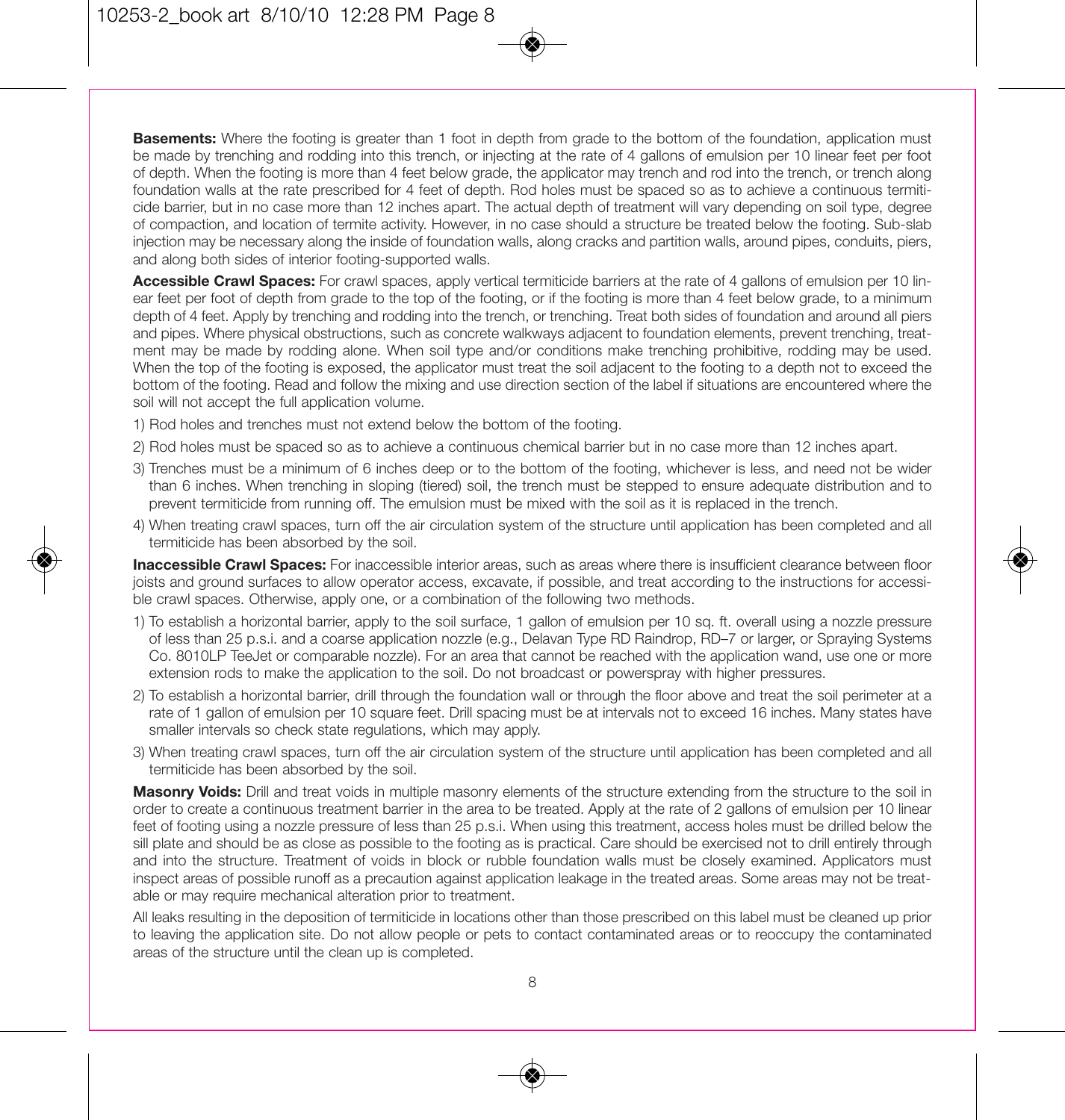**Note:** When treating behind veneer, care should be taken not to drill beyond the veneer. If concrete blocks are behind the veneer, both the blocks and the veneer may be drilled and treated at the same time.

**Excavation Technique:** If treatment must be made in difficult situations, such as near wells, cisterns, along fieldstone or rubble walls, along faulty foundation walls, or around pipes and utility lines which lead downward from the structure to a well or pond, application may be made in the following manner:

a. Trench and remove soil to be treated onto heavy plastic sheeting or similar material.

- b. Treat the soil at the rate of 4 gallons of emulsion per 10 linear feet per foot of depth of the trench. Mix the emulsion thoroughly into the soil taking care to prevent liquid from running off the liner.
- c. After the treated soil has absorbed the liquid emulsion, replace the soil in the trench.

## **Foam Applications**

Reality Termiticide/Insecticide emulsion, from 0.5 to 2.0% may be converted to foam with expansion characteristics from 2 to 40 times.

Foam Applications: The emulsion may be converted to foam, and the foam used to control and prevent termite infestation.

Depending on the circumstances, foam applications can be made alone or in combination with liquid emulsion applications. Applications may be made behind veneers, piers, chimney bases, into rubble foundations, into block voids or structural voids, under slabs, stoops, porches, or to the soil in crawlspaces, and other similar voids.

Foam and liquid application must be consistent with volume and active ingredient instructions in order to insure proper application has been made. The volume and amount of active ingredient are essential to an effective treatment. At least 75% of the labeled liquid emulsion volume of product must be applied, with the remaining percent delivered to appropriate areas using foam application. Refer to label and use recommendations of the foam manufacturer and the foaming equipment manufacturer.

Foam applications are generally a good supplement to liquid treatments in difficult areas, but may be used alone in difficult spots.

Note location of electrical sources prior to foaming voids to avoid possible shock hazard.

#### **Application Under Slabs or to Soil in Crawlspaces to Prevent or Control Termites**

Application may be made using Reality Termiticide/Insecticide foam alone or in combination with liquid emulsion. The equivalent of at least 4 gallons (6.4 oz. of Reality Termiticide/Insecticide concentrate) of 0.5% emulsion per 10 linear feet (vertical barrier), or at least 1 gallon (1.6 oz. of Reality Termiticide/Insecticide concentrate) of 0.5% emulsion per 10 square feet (horizontal barrier) must be applied either as emulsion, foam, or a combination of both. For a foam only application, apply Reality Termiticide/Insecticide concentrate in sufficient foam concentration and foam volume to deposit 6.4 oz. of concentrate per 10 linear feet or 1.6 oz. of concentrate per 10 square feet. For example, 1 gallon of 2% emulsion generated as foam to cover 10 linear feet is equal to the application of 4 gallons of 0.5% emulsion per 10 linear feet.

#### **Sand Barrier Installation and Treatment**

Termites can build mud tubes over treated surfaces as long as they have access to untreated soil and do not have to move Reality Termiticide/Insecticide-treated soil. Fill in cracks and spaces with builder's or play box sand and treat the sand with Reality Termiticide/Insecticide. The sand should be treated as soil following the termiticide rates listed on the Reality Termiticide/Insecticide label.

#### **Retreatment**

Retreatment for subterranean termites can only be performed if there is clear evidence of reinfestation or disruption of the barrier due to construction, excavation, or landscaping and/or evidence of the breakdown of the termiticide barrier in the soil. These vulnerable or reinfested areas may be retreated in accordance with application techniques described in this product's labeling. The timing and type of these retreatments will vary, depending on factors such as termite pressure, soil types, soil conditions and other factors, which may reduce the effectiveness of the barrier.

**Annual retreatment of the structure is prohibited unless there is clear evidence that reinfestation or barrier disruption has occurred.**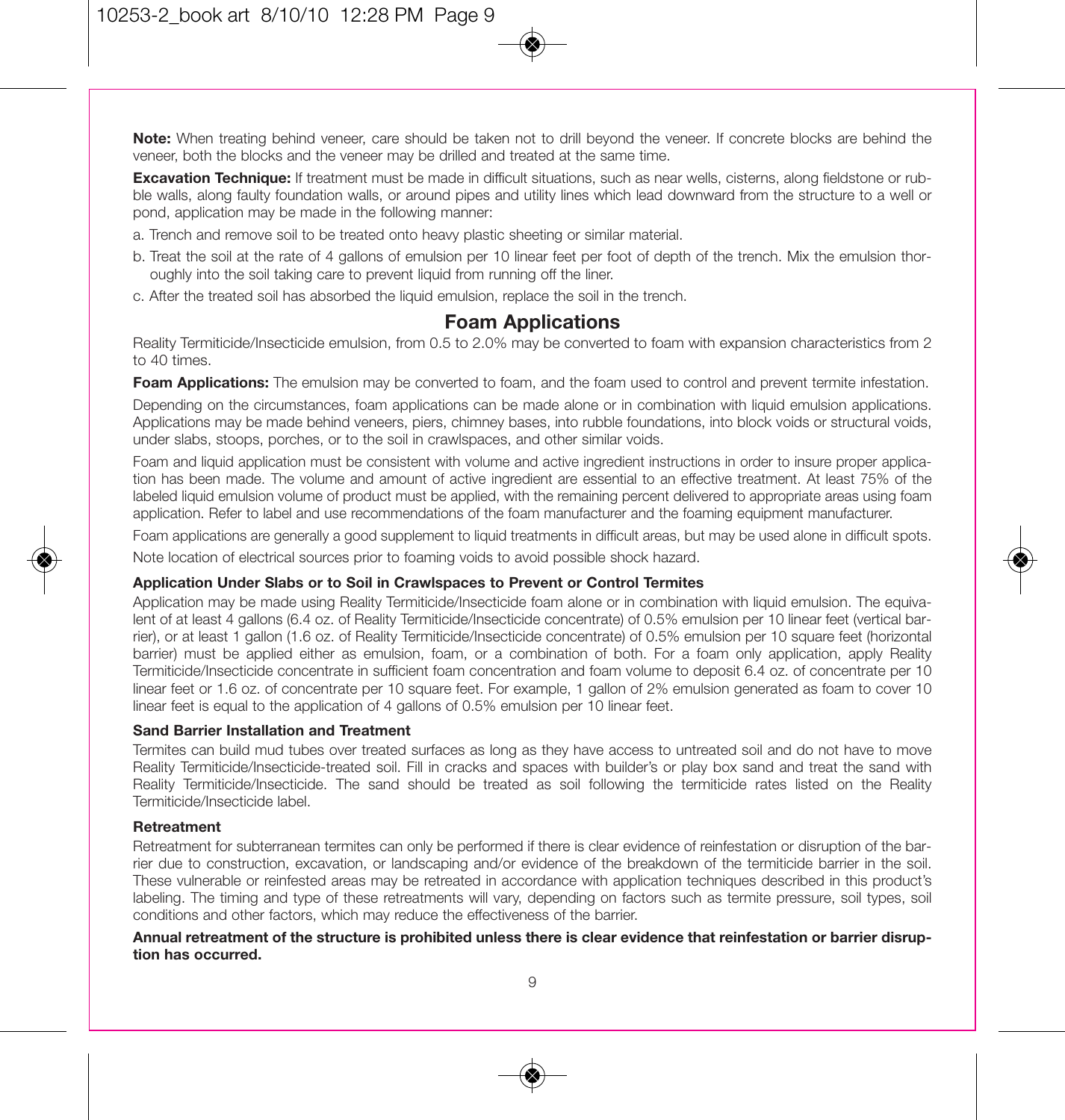#### **APPLICATION IN CONJUNCTION WITH THE USE OF TERMITE BAITS**

As part of the integrated pest management (IPM) program for termite control, Reality Termiticide/Insecticide may be applied to critical areas of the structure including plumbing and utility entry sites, bath traps, expansion joints, foundation cracks and areas with known or suspected infestations at a rate of 0.5% as a spot treatment or complete barrier treatment. Applications may be made as described in the Post-construction treatment section of this label.

## **Specific Pest Control Applications**

#### **Underground Services**

Such as: wires, cables, utility lines, pipes, conduits etc. Services may be within structures or located outside structures, in rightor-way or to protect long range (miles) of, installations of services.

Soil treatment may be made using 0.5% to 1.0% Reality Termiticide/Insecticide emulsion to prevent attack of termites and ants.

Apply 2 to 4 gallons of a 0.5% emulsion per 10 linear feet to the bottom of the trench and allow to soak into the soil. Lay services on the treated soil and cover with approximately 2 inches of fill soil. Apply another 2 to 4 gallons per 10 linear feet over the soil surface to complete the treatment barrier. In wide trenches, only treat the soil in the area near the services. It is important to establish a continuous barrier of treated soil surrounding the services.

Where soil will not accept the above-labeled volume, 1 to 2 gallons of 1% Reality Termiticide/Insecticide may be used per 10 linear feet of trench both to the bottom of the trench and over the soil on top of the services.

Finish filling the trench with treated fill soil. The soil where each service protrudes from the ground may be treated by trenching/rodding of no more than 1 to 2 gallons of emulsion into the soil.

#### **Precautions:**

Do not treat electrically active underground services.

#### **Posts, Poles, and Other Constructions**

Create an insecticidal barrier in the soil around wooden constructions such as signs, fences and landscape ornamentation by applying a 0.5% emulsion.

Previously installed poles and posts may be treated by sub-surface injection. Treat on all sides to create a continuous insecticidal barrier around the pole. Use 1 gallon of a 0.5% emulsion per foot of depth for poles and posts less than six inches in diameter. For larger poles, use 1.5 gallons of emulsion per foot of depth. Apply to a depth of 6 inches below the bottom of the wood. For larger diameter constructions, use 4 gallons of emulsion per 10 linear feet per foot of depth.

#### **Treatment of Wood-in-Place for Control of Wood-infesting Insects**

#### (Localized Areas in Structure)

For the control of insects, such as, termites, ants, carpenter ants, wood infesting beetles (Old House Borer, Powder Post), bees, wasps, hornets and yellow-jackets in posts, poles and other wood constructions in and around structures, paint on, spot spray, or fan spray a 0.5% emulsion to voids and galleries in damaged wood and in spaces between wooden members of a structure and between wood and foundation where wood is vulnerable. Plastic sheeting must be placed immediately below overhead areas that are spot treated except for soil surfaces in crawlspaces. Application may be made to inaccessible areas by drilling, and then injecting emulsion with a crack and crevice injector into the damaged wood or void spaces. This type of application is not intended to be a substitute for soil treatment, mechanical alteration or fumigation to control extensive infestation of wood-infesting insects.

**Control of Bees and Wasps Indoors:** To control bees, wasps, hornets, and yellow jackets apply a 0.5% emulsion. Application should be made in the late evening when insects are at rest. Spray liberally into hiding and breeding places, especially under attic rafters, contacting as many insects as possible. Repeat as necessary.

#### **Treatment of Termite Carton Nests**

Termite carton nests in trees or building voids may be injected with 0.5% to 1.0% emulsion. Multiple injection points to varying depths may be necessary. It is desirable to physically remove carton nest material from building voids when such nests are found.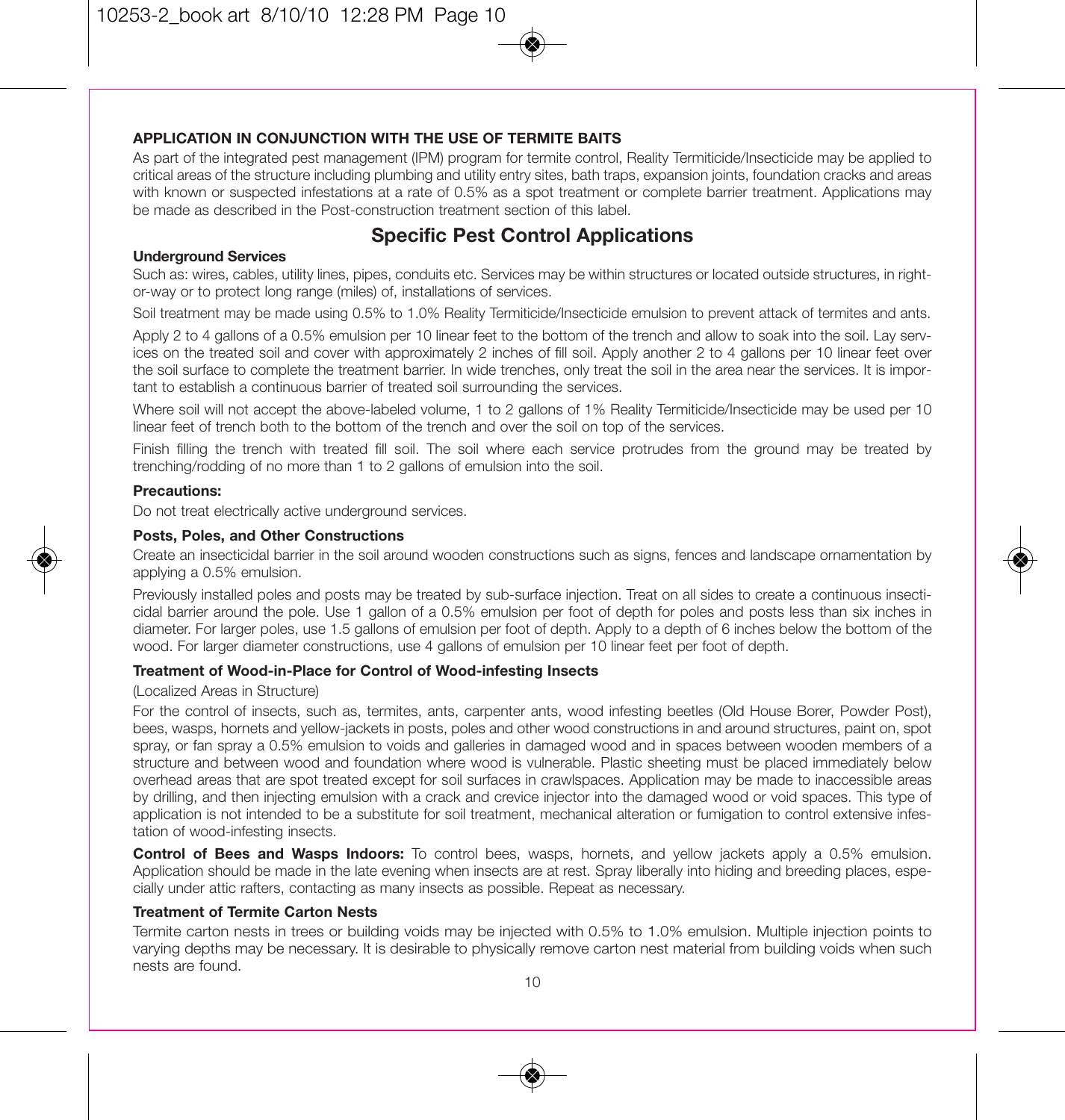**Important:** Do not apply emulsion until location of heat pipes, ducts, water and sewer lines and electrical conduits are known and identified. Care must be taken to avoid puncturing and injection into these structural elements. Do not apply into electrical fixtures, switches, or sockets.

## **GENERAL INFORMATION**

Reality Termiticide/Insecticide is to be used for residual pest control in and on buildings and structures and their immediate surroundings and on modes of transport. Permitted areas of use include, but are not limited to industrial buildings, houses, apartment buildings, laboratories, busses, greenhouse and the non-food/feed areas of stores, warehouses, vessels, railcars, trucks, trailers, aircraft (Do not use in aircraft cabins), schools, nursing homes, hospitals (non-patient areas), restaurants, hotels, and food manufacturing, process and servicing establishments.

Do not tank mix this product with dichlorvos (DDVP) containing products. Can be tank-mixed with Insect Growth Regulators (IGR's) or pyrethrin-containing products. When mixing Reality Termiticide/Insecticide with other products, observe all precautions and limitations on the labels of each product. To prepare the emulsion dilute Reality Termiticide/Insecticide with water only. To prepare a 0.5% emulsion, mix 1.6 oz. (50 ml) in 1 gallon of water.

Reality Termiticide/Insecticide is an emulsifiable concentrate to be diluted with water and used to control pests in and around homes and other structures. The pests controlled are listed in the accompanying tables.

Reality Termiticide/Insecticide may be used as a broadcast or spot application to carpeting, wood, lawns and soil (crawl space and perimeter) and as a crack and crevice injection, or paint-on treatment. Crawlspaces are considered inside the structure. Consult tables for specific use instructions.

#### **Broadcast Treatment of Wood for the Control of Wood-infesting Insects and Nuisance Pests outside of Structure**

Apply a 0.5% emulsion with a fan spray using a maximum of 25 p.s.i. Treatment should be made just to point of runoff.

To control wood-infesting insects active inside trees, utility poles and/or fence posts, drill to find the interior infested cavity and inject a 0.5% emulsion. To control bees, wasps, hornets, and yellow jackets, apply in late evening when insects are at rest. Aim spray at nest openings in ground, bushes and in cracks and crevices, which may harbor nests, saturating nest openings and contacting as many insects as possible.

#### **Pests Under Slabs**

Infestations of Arthropods, such as ants, cockroaches, scorpions and other nuisance pests inhabiting under paved areas may be controlled by drilling and injecting or horizontal rodding and then injecting 1 gallon of a 0.5% to 1.0% emulsion per 10 square feet or 2 gallons per 10 linear feet.

#### **Pest Control in Crawlspaces**

Broadcast Reality Termiticide/Insecticide at 0.5% to all surfaces in crawlspaces to control ants, fleas, roaches, scorpions, or other nuisance insects listed in the table below. Product may also be applied through under structure insecticidal delivery systems such as piping or flexible tubing mounted under the structure. This treatment is not intended as a substitute for termite control. Treat surfaces to point of run-off. Keep children and pets off surface until dry.

#### **Pest Control on Outside Surfaces and Around Buildings**

Apply Reality Termiticide/Insecticide using a 0.5% emulsion as a residual spray to outside surfaces of buildings including, but not limited to, exterior siding, foundations, porches, window frames, eaves, patios, garages, refuse dumps, lawn areas adjacent or around private homes, duplexes, townhouses, condominiums, house trailers, apartment complexes, carports, garages, fence lines, storage sheds, barns, residential structures, commercial and institutional buildings, soil, trunks of woody ornamentals and other areas where pests congregate or have been seen. Repeat treatment as necessary to maintain effectiveness.

Vinyl and Aluminum Siding: The application of Reality Termiticide/Insecticide to vinyl and aluminum siding (particularly lightly colored, aged, weathered or otherwise damaged) may result in staining, bleaching or discoloration. Factors such as extreme heat and direct sunlight can promote damage when using emulsifiable concentrates. Before applying Reality Termiticide/Insecticide to vinyl or aluminum siding, treat a small area and evaluate 30 minutes later to allow any potential staining to occur. Regardless of the test results, do not apply to vinyl or aluminum siding when exposed to direct sunlight or during the heat of the day.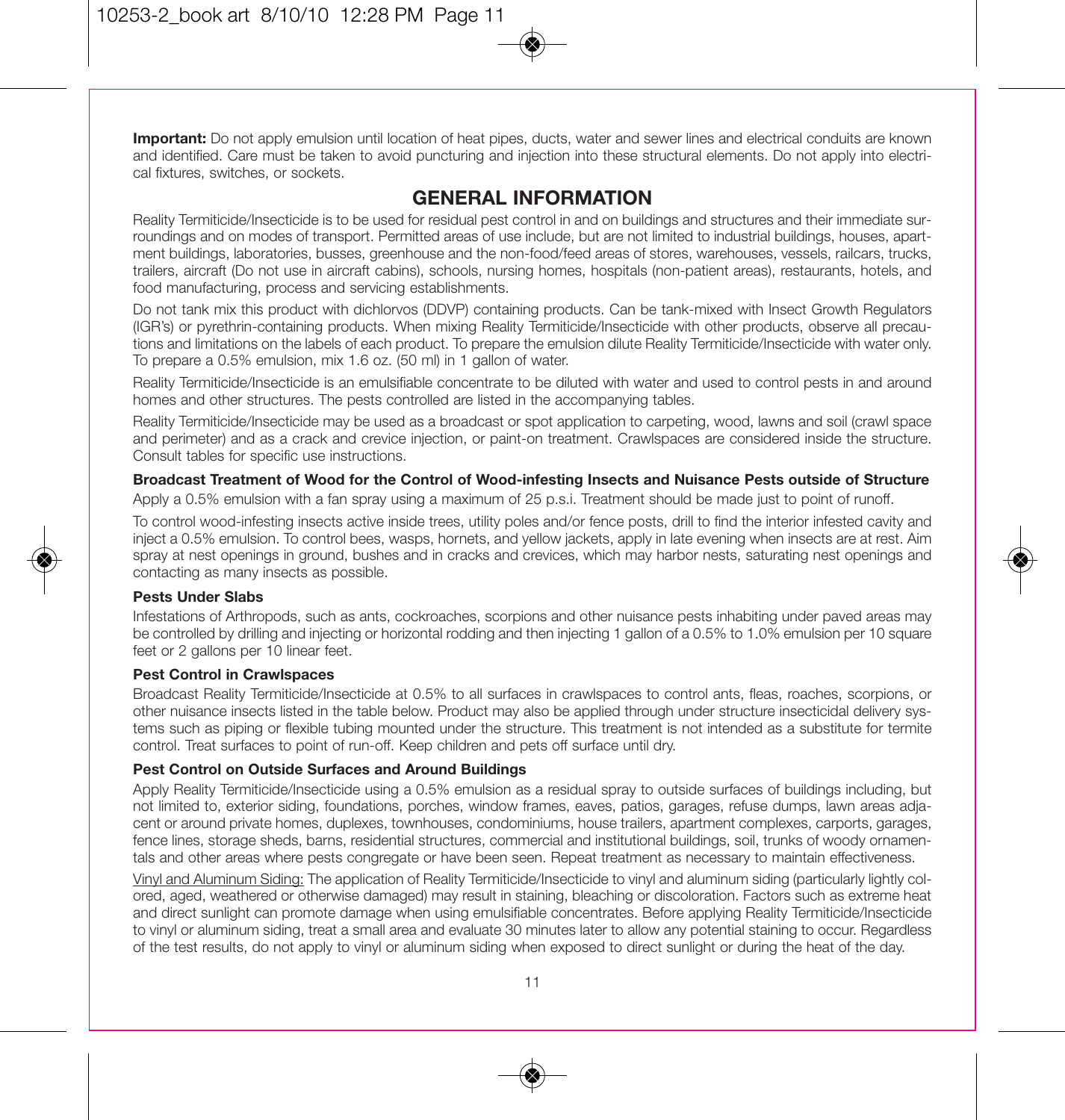#### **Perimeter Treatment**

Apply a band application 6 to 10 feet wide around and adjacent to the structure. Also, treat the base of the structure to a height of 2 to 3 feet. Use a spray volume of 2 to 10 gallons of emulsion per 1000 square feet. Higher volumes of water may be needed if mulch or leaf litter is present or foliage is dense. House siding may be treated if pests such as Gypsy moth adults and caterpillars, box elder bugs, elm leaf beetles, earwigs or silverfish are present.

## **Insect Pests Controlled by Reality Termiticide/Insecticide**

| Pest                                                                                                                                                                       | <b>Specific Instructions</b>                                                                                                                                                                                                                                                                                                                                                                                                            |          |                                                                                                                                                                                                                                                                                                                                                                                                                                                                     |                      |  |  |  |  |  |  |  |  |
|----------------------------------------------------------------------------------------------------------------------------------------------------------------------------|-----------------------------------------------------------------------------------------------------------------------------------------------------------------------------------------------------------------------------------------------------------------------------------------------------------------------------------------------------------------------------------------------------------------------------------------|----------|---------------------------------------------------------------------------------------------------------------------------------------------------------------------------------------------------------------------------------------------------------------------------------------------------------------------------------------------------------------------------------------------------------------------------------------------------------------------|----------------------|--|--|--|--|--|--|--|--|
| Ants<br>Ant Mounds <sup>1,4</sup><br>Armyworm <sup>4</sup><br>Bark Beetles <sup>3</sup>                                                                                    | Apply as a pin stream, as a fine/coarse, low pressure spray (20 psi or less), as a<br>spot treatment or with a paintbrush. Treat where pests are found or entry points<br>of the structure such as window and doorframes and along the foundation. Do<br>not apply to structures with high pressure sprayers such as air blast sprayers.                                                                                                |          |                                                                                                                                                                                                                                                                                                                                                                                                                                                                     |                      |  |  |  |  |  |  |  |  |
| <b>Bees</b><br><b>Beetles</b><br>Borers <sup>3</sup><br>Boxelder Bugs <sup>2</sup><br>Carpenter Ants<br><b>Carpenter Bees</b><br>Centipedes                                | <b>Drench Method:</b> Apply 1-2 gallons of emulsion to each mound area by<br>sprinkling the mound until it is wet and treat a 4 foot diameter circle around<br>the mound. Use the higher volume for mounds larger than 12". For best<br>results, apply in cool weather, such as in early morning or late evening hours,<br>but not in the heat of the day.<br><sup>2</sup> Boxelder Bugs, Elm Leaf Beetles and Gypsy Moth Caterpillars: |          |                                                                                                                                                                                                                                                                                                                                                                                                                                                                     |                      |  |  |  |  |  |  |  |  |
| Chinchbugs <sup>4</sup><br>Cockroaches<br>Cockroaches (Asian)<br>Crickets                                                                                                  | of runoff.                                                                                                                                                                                                                                                                                                                                                                                                                              |          | Spray tree trunks, building siding or wherever pests congregate, to the point<br><sup>3</sup> Borers and Bark Beetles: To prevent infestation of trees and woody<br>ornaments, spray the bark to the point of runoff.                                                                                                                                                                                                                                               |                      |  |  |  |  |  |  |  |  |
| Earwigs<br>$F\text{Im} \perp \text{eaf Beetles}^2$<br>Fire Ants<br>Feas <sup>4</sup><br><b>Flies</b>                                                                       | $4$ Apply Reality Termiticide/Insecticide at the rate 0.4 - 0.8 fl. oz. per 1000<br>square feet in a volume of water sufficient for uniform coverage such as 4<br>to 25 gallons of water. Use the lower rate to knockdown existing pests<br>and the higher rate where faster knockdown or greater residual is desired.<br>For Example:                                                                                                  |          |                                                                                                                                                                                                                                                                                                                                                                                                                                                                     |                      |  |  |  |  |  |  |  |  |
| Firebrats                                                                                                                                                                  |                                                                                                                                                                                                                                                                                                                                                                                                                                         |          | <b>Oz of Reality</b>                                                                                                                                                                                                                                                                                                                                                                                                                                                |                      |  |  |  |  |  |  |  |  |
| <b>Ground Beetles</b>                                                                                                                                                      | Lawn                                                                                                                                                                                                                                                                                                                                                                                                                                    | (Sq.Ft.) | Termiticide/Insecticide                                                                                                                                                                                                                                                                                                                                                                                                                                             | <b>Gals of Water</b> |  |  |  |  |  |  |  |  |
| Gypsy Moths (adults & caterpillars) <sup>2</sup>                                                                                                                           | Small                                                                                                                                                                                                                                                                                                                                                                                                                                   | 1.000    | $0.4 \text{ to } 0.8$                                                                                                                                                                                                                                                                                                                                                                                                                                               | 4 to 25              |  |  |  |  |  |  |  |  |
| Millipedes<br>Mole Crickets                                                                                                                                                |                                                                                                                                                                                                                                                                                                                                                                                                                                         | 2.000    | $0.8 \text{ to } 1.6$                                                                                                                                                                                                                                                                                                                                                                                                                                               | 8 to 50              |  |  |  |  |  |  |  |  |
| Pill Bugs                                                                                                                                                                  |                                                                                                                                                                                                                                                                                                                                                                                                                                         | 3.000    | 1.2 to $2.4$                                                                                                                                                                                                                                                                                                                                                                                                                                                        | 12 to 75             |  |  |  |  |  |  |  |  |
| Scorpions                                                                                                                                                                  | Medium                                                                                                                                                                                                                                                                                                                                                                                                                                  | 6.000    | $2.4 \text{ to } 4.8$                                                                                                                                                                                                                                                                                                                                                                                                                                               | 24 to 150            |  |  |  |  |  |  |  |  |
| Silverfish                                                                                                                                                                 | Large                                                                                                                                                                                                                                                                                                                                                                                                                                   | 12,000   | 4.8 to 9.6                                                                                                                                                                                                                                                                                                                                                                                                                                                          | 48 to 300            |  |  |  |  |  |  |  |  |
| Sod Webworm                                                                                                                                                                | 1 Acre                                                                                                                                                                                                                                                                                                                                                                                                                                  | 44.000   | 17.0 to 44.0                                                                                                                                                                                                                                                                                                                                                                                                                                                        | 176 to 1.100         |  |  |  |  |  |  |  |  |
| Sowbugs<br>Spiders<br>Ticks (including Deer Tick, Western Black-<br>legged Tick known to transport Lyme disease<br>and Rocky Mountain Spotted Fever) <sup>4</sup><br>Wasps |                                                                                                                                                                                                                                                                                                                                                                                                                                         |          | Lawn should be no longer than 3 inches at the time of application. Repeat<br>application if necessary. Application in combination with compatible surfactants<br>may enhance penetration. Arid climates generally require the higher volumes.<br><sup>5</sup> Residual treatment for control of Deer tick (Ixodes dammini), western-<br>blacklegged tick (Ixodes pacifficus) and other Ticks (important vectors for<br>Lyme Disease, Rocky Mountain Spotted Fever). |                      |  |  |  |  |  |  |  |  |

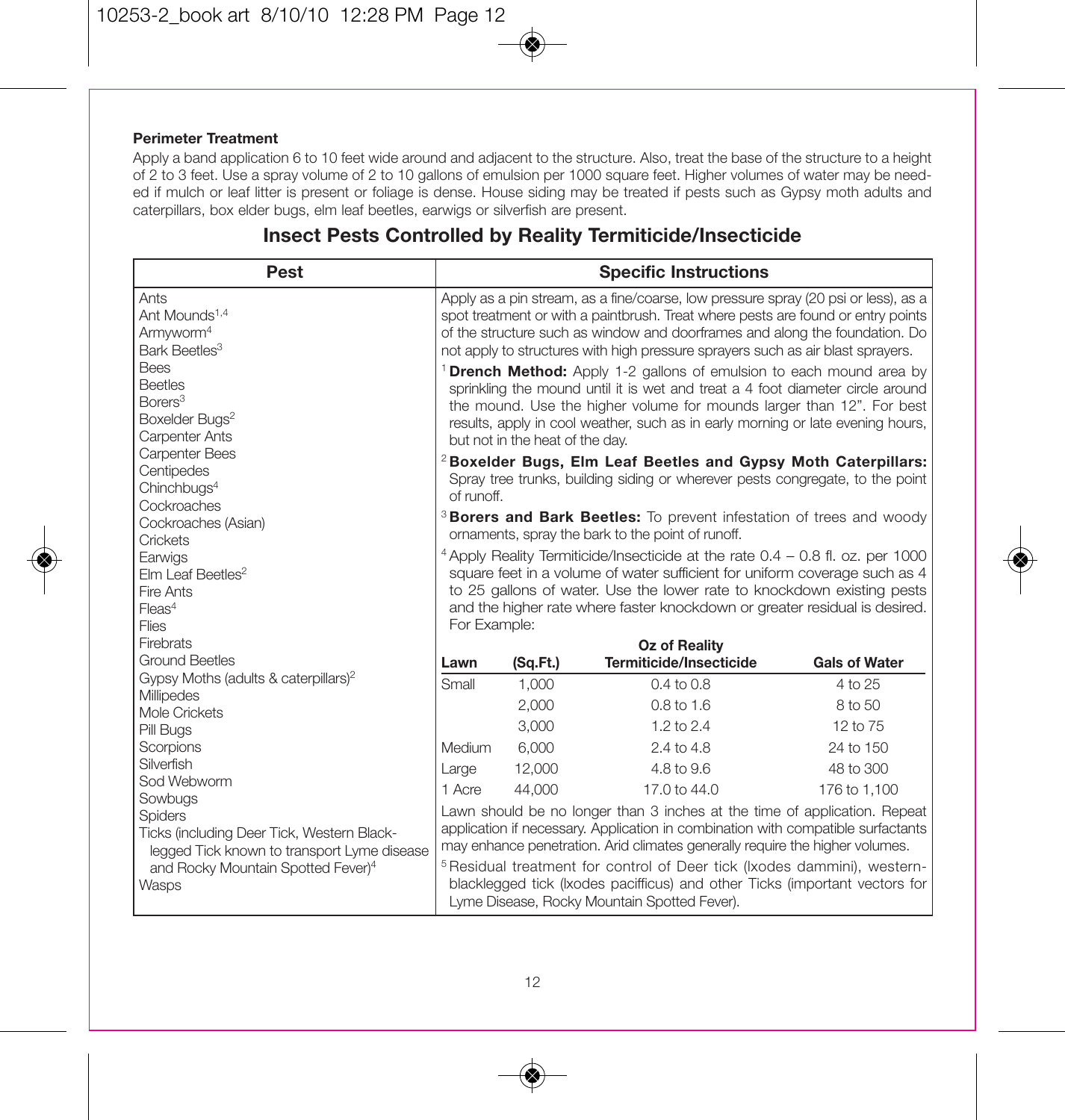### **Ornamental and Lawn Use**

Not for use on plants being grown for sale or other commercial, or for commercial seed production, or for research purposes. For use on plants intended for aesthetic purposes or climatic modification and being grown in interior plantscapes, ornamental gardens or parks, or lawns and grounds.

Reality Termiticide/Insecticide may be to used to control insect pests on ornamentals, lawns, trees, shrubs, and vines in landscape areas around residential, public, institutional, commercial and industrial buildings, parks, recreational areas and athletic fields.

## **General Application Instructions**

Reality Termiticide/Insecticide is a 3.2 pounds per gallon formulation of the insecticide permethrin. Apply Reality Termiticide/Insecticide when insects appear or feeding is noticed. The higher rate should be used as pest populations' increase. Repeat the application as necessary to maintain control. Reality Termiticide /Insecticide may be applied by ground equipment only. Use sufficient water to obtain full coverage.

Do not apply more than 2.0 lb. a.i./Acre/Year.

Reality Termiticide/Insecticide has demonstrated excellent plant safety; however, not all cultivars have been tested. Before treating large numbers of plants of a particular cultivar, treat a few plants and observe prior to full-scale application.

#### **Spray Drift Precautions:**

All ground application equipment must be properly maintained and calibrated using appropriate carriers.

Do not make ground applications during temperature inversions.

Make ground applications when the wind velocity favors on target product disposition (approximately 3 to 10 mph). Do not apply when wind velocity exceeds 15 mph.

Do not apply by ground equipment within 25 feet of lakes, reservoirs, rivers, permanent streams, marshes or natural ponds, estuaries, and commercial fish farm ponds.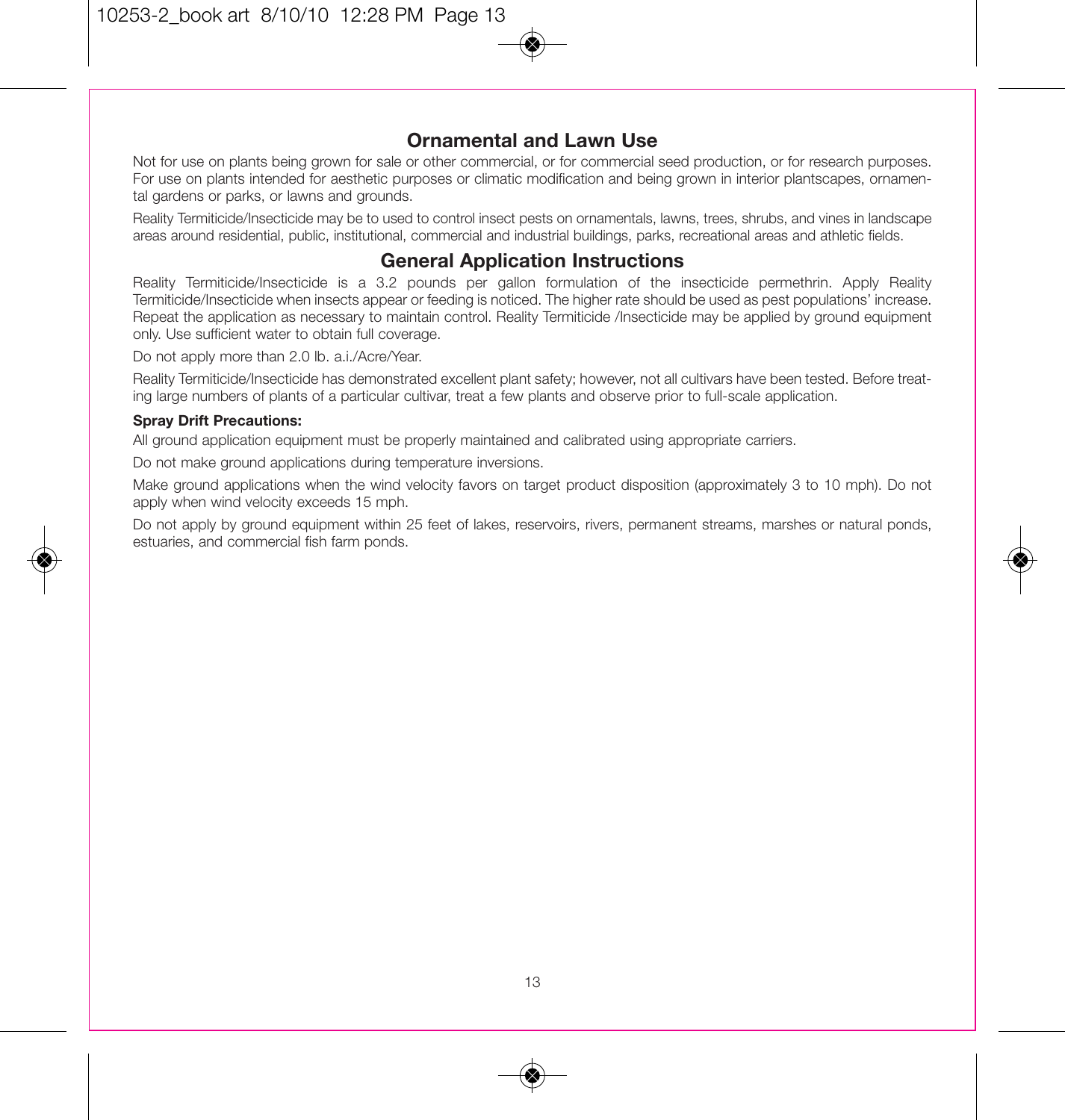| <b>PLANT</b>                                                                                                                                                                                                                                                                                                                                                                      | <b>PEST</b>                                                                                                                                                                                                                                                                                                                                                                                                                                                   | <b>TREATMENT</b><br><b>RATE</b>                                                                                                            | <b>SPECIFIC APPLICATION</b><br><b>INSTRUCTIONS</b>                                                                                                                                                                                                                                                                                                                                                                                                                                                 |
|-----------------------------------------------------------------------------------------------------------------------------------------------------------------------------------------------------------------------------------------------------------------------------------------------------------------------------------------------------------------------------------|---------------------------------------------------------------------------------------------------------------------------------------------------------------------------------------------------------------------------------------------------------------------------------------------------------------------------------------------------------------------------------------------------------------------------------------------------------------|--------------------------------------------------------------------------------------------------------------------------------------------|----------------------------------------------------------------------------------------------------------------------------------------------------------------------------------------------------------------------------------------------------------------------------------------------------------------------------------------------------------------------------------------------------------------------------------------------------------------------------------------------------|
| Ornamentals in<br>interiorscapes, in<br>residential landscaped<br>areas and landscaped<br>areas around<br>institutional, public<br>commercial and<br>industrial buildings.<br>parks, recreational areas<br>and athletic fields<br>(including foliage and<br>flowering plants woody<br>and herbaceous non-<br>edible ornamentals and<br>non-bearing plants of<br>fruiting species) | Ants<br>Aphids<br>Bagworm<br>Beet Armyworm<br>Cabbage Looper<br>Cankerworms<br>Citrus Thrips<br><b>Fungus Gnat</b><br>Gypsy Moth Caterpillars<br>Heliothis spp<br>Japanese Beetles<br>Lace Bug<br>Leaf Feeding Caterpillars<br>Leafminers<br>Leafhoppers<br>I eaf rollers<br>Lygus Bugs<br>Mealybugs<br>Pine Sawflies<br><b>Plant Bugs</b><br>Root Weevils (Adult)<br><b>Tent Caterpillars</b><br>Webworms<br><b>Whiteflies</b><br><b>Zimmerman Pine Moth</b> | $4$ to $8$<br><b>Fluid Ounces</b><br>per<br>100 Gallons<br>$-$ or $-$<br><b>Broadcast</b><br>$4$ to $8$<br><b>Fluid Ounces</b><br>per Acre | Apply sufficient volume of water to adequately cover<br>foliage.<br>Use higher rate for moderate to high Infestations.<br>Direct application to blooms may cause browning of<br>petals.<br>Marginal leaf burn may occur on Salvia, Dieffenbachia<br>and Pteris Fern.                                                                                                                                                                                                                               |
| Ornamental<br><b>Trees</b>                                                                                                                                                                                                                                                                                                                                                        | Bark Beetles and Boring<br>insects, (Including, but<br>not limited to: Ash Borer.<br>Bronze Birch Borer.<br>Rhododendron Borer.<br>Elm Bark Beetles and<br>Turpentine Beetles)                                                                                                                                                                                                                                                                                | 1 to 2 Quarts<br>per<br>100 gallons                                                                                                        | Apply to the lower branches and trunk directly prior to<br>adult emergence. Emergence varies according to host<br>tree, environmental conditions and geography of the<br>country. Complete, heavy uniform coverage of bark on<br>scaffold limbs to the ground level of the trunk is<br>recommended for best control.                                                                                                                                                                               |
| Conifers                                                                                                                                                                                                                                                                                                                                                                          | Nantucket Pine Tip Moth,<br>Coneworms and Seed<br>bugs.                                                                                                                                                                                                                                                                                                                                                                                                       | $4$ to $8$<br><b>Fluid Ounces</b><br>per<br>100 Gallons                                                                                    | Begin application when adults appear. Repeat<br>applications may be made on 5-7 day intervals as<br>needed. To control Webbing Coneworms make first<br>application just prior to peak pollen flight. To control<br>other Coneworms and Seed Bugs, make application<br>30 days following flower closure. High Vol. Spray:<br>Mix 8 oz. in 100 gals. of water and apply 5 to 10 gals.<br>of spray per tree. Low Volume Spray: Mix 42 oz. in<br>100 gals. Apply 100 gals. of spray solution per acre. |

## **Recommended Application Rates**

<sup>14</sup> *(continued)*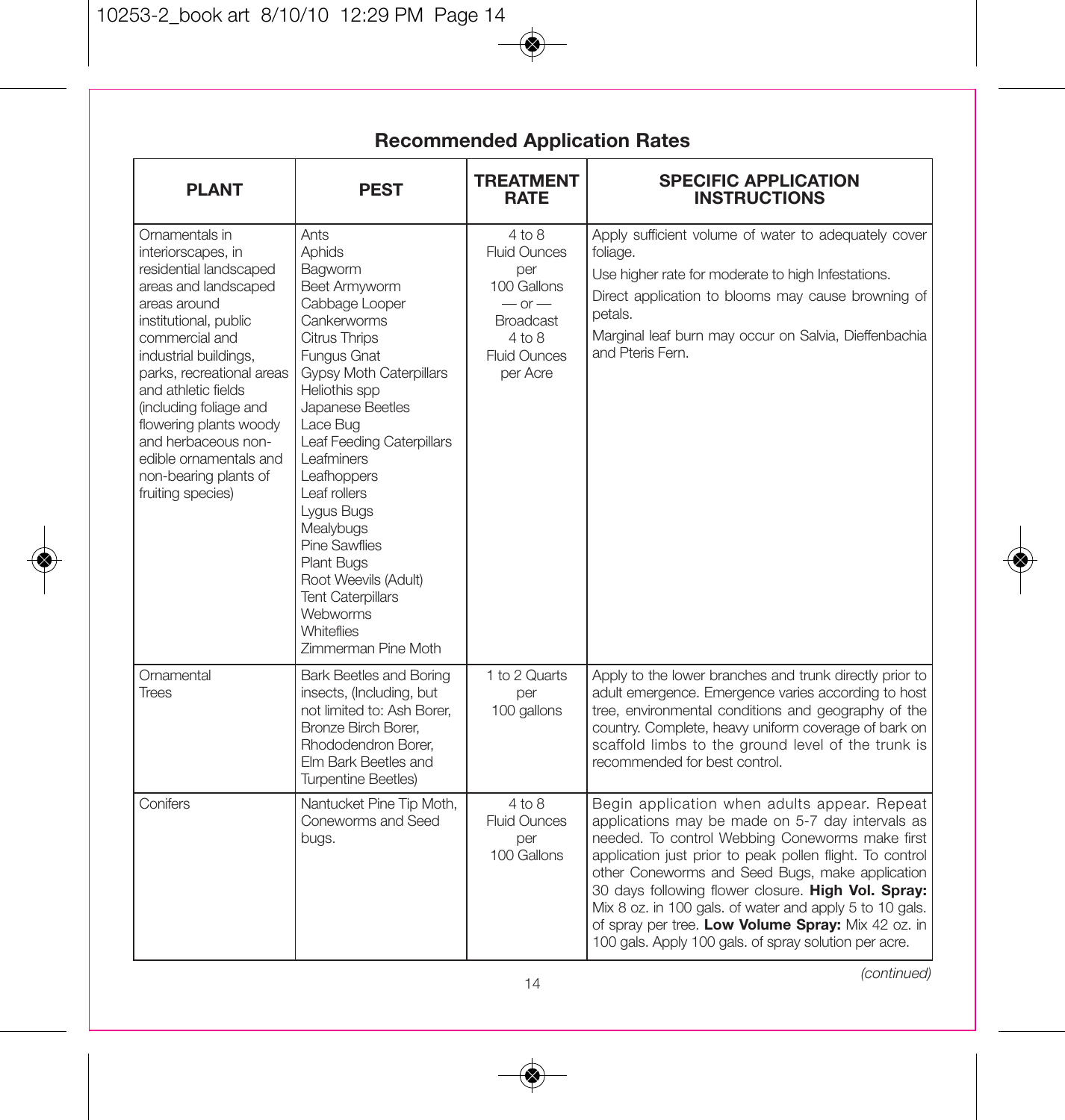| <b>PLANT</b>                                                                                | <b>PEST</b>                                                                                                                                                                                                                                                                                                                                | <b>TREATMENT</b><br><b>RATE</b>                                            | <b>SPECIFIC APPLICATION</b><br><b>INSTRUCTIONS</b>                                                                                                                                                                                                                                                                                                                                                                                                                                                                             |
|---------------------------------------------------------------------------------------------|--------------------------------------------------------------------------------------------------------------------------------------------------------------------------------------------------------------------------------------------------------------------------------------------------------------------------------------------|----------------------------------------------------------------------------|--------------------------------------------------------------------------------------------------------------------------------------------------------------------------------------------------------------------------------------------------------------------------------------------------------------------------------------------------------------------------------------------------------------------------------------------------------------------------------------------------------------------------------|
| Lawns around<br>residential, commercial,<br>industrial, institutional,<br>and public areas. | Ants<br>Bilbugs<br>Chinchbugs<br><b>Fleas</b><br>Mole Crickets<br>Sod Webworm<br>Ticks (including Deer Tick,<br>Western Black-legged<br>Tick known to transport<br>Lyme disease and Rocky<br>Mountain Spotted Fever)<br>For additional pests<br>controlled consult the list<br>of pests under Outside<br>Surfaces and Around<br>Buildings. | $0.4 \text{ to } 0.8$<br><b>Fluid Ounces</b><br>per<br>1000 Square<br>Feet | Apply using $4 - 25$ gallons of spray volume.<br>Subsurface Injection: For flushing of mole crickets,<br>subsurface injection may be used as a flush treatment<br>in conjunction with an EPA-registered mole cricket<br>control product. Inject 0.2 to 0.8 fluid ounces of Reality<br>Termiticide/Insecticide per 1000 square feet.<br>Observe precautions and restrictions on more<br>restrictive label. Do not exceed label rates for these<br>products. Do not mix products with label prohibitions<br>against such mixing. |

**Recommended Application Rates** *(continued)*

## **Applications to Agricultural Structures For Agricultural use only General Application Instructions**

#### Reality Termiticide/Insecticide can be used for residual pest control in and on buildings and structures used for agricultural purpose, and their immediate surroundings.

Reality Termiticide/Insecticide is an emulsifiable concentrate to be diluted with water and applied as an emulsion to control pests in and around agricultural structures. Pests controlled are listed in the accompanying tables

## **Agricultural Structures**

| For Application in                                    | <b>Target Insects</b>                                                                                                                                                        | Method of<br>Application | <b>Dilute</b>                         | <b>Application Rate</b>                  |
|-------------------------------------------------------|------------------------------------------------------------------------------------------------------------------------------------------------------------------------------|--------------------------|---------------------------------------|------------------------------------------|
| Dairies. Barns. feedlots.<br>stables, poultry houses, | Houseflies, stable flies and other<br>manure breeding flies and insects.<br>swine and livestock houses   Also aids in the reduction of<br>cockroaches, mosquito and spiders. | Sprayer                  | 4 ounces to 12.5   1<br>gallons water | gallon per 750<br>square feet of surface |

Do not treat manure or litter. Avoid contamination of feed and water.

Do not apply directly to livestock or poultry.

## **Pest Control Indoors**

**Food Handling Establishments:** Places other than private residences in which food is held, processed, prepared or served.

**Non-Food/Feed Areas:** Includes garbage rooms, lavatories, floor drains (to sewers), entries and vestibules, offices, locker rooms, machine rooms, garages, mop closets, packaged goods storage areas and storage (after canning and bottling). All areas where insects hide or through which insects may enter should be treated.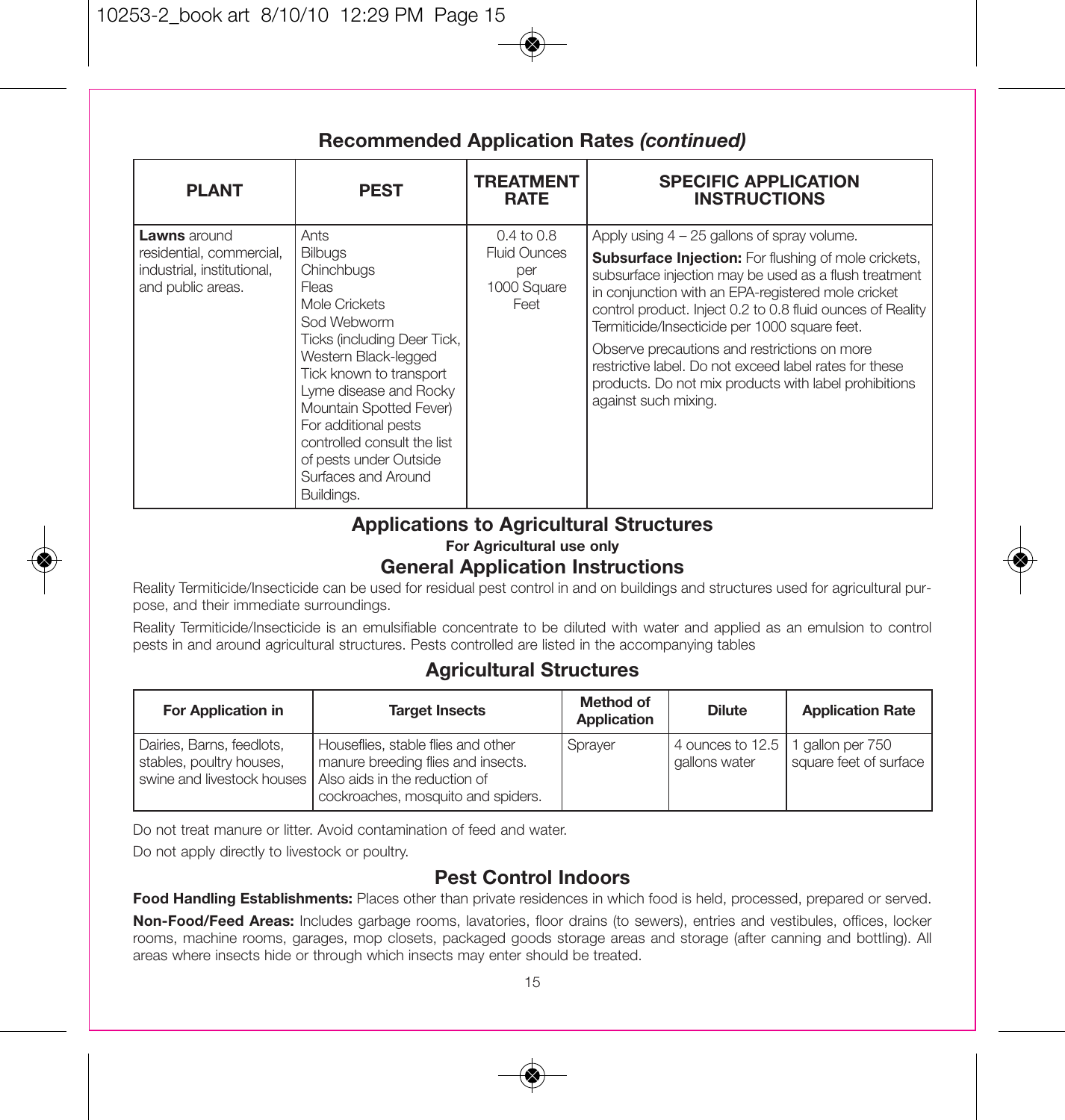**Food/Feed Areas:** Reality Termiticide/Insecticide is not labeled for use in food/feed areas. Do not use in food/feed areas of food/feed handling establishments, restaurants or other areas where food/feed is commercially prepared or processed. Do not use in serving areas while food is exposed or facility is in operation. Serving areas are areas where prepared foods are served such as dining rooms, but excluding areas where foods may be prepared or held. In the home, all food processing surfaces and utensils should be covered during treatment or thoroughly washed before use. Exposed food should be covered or removed. Not for use in USDA Meat and Poultry Plants.

Use Reality Termiticide/Insecticide to control pests listed in the following table by application of a 0.5% emulsion.

| <b>PEST</b>                                                                                                                                                                                                                                                                                                                                                                                                                                                                                                                                                                                                                                                                 | <b>SPECIAL APPLICATION INSTRUCTIONS</b>                                                                                                                                                                                                                                                                                                                                                                                                                                                                                                                                                                                                                                                                                                                                                                                                                                                                                                                                                                                                                                                                                                                                                                                                                                                                                                                                                                                                                                                                                  |
|-----------------------------------------------------------------------------------------------------------------------------------------------------------------------------------------------------------------------------------------------------------------------------------------------------------------------------------------------------------------------------------------------------------------------------------------------------------------------------------------------------------------------------------------------------------------------------------------------------------------------------------------------------------------------------|--------------------------------------------------------------------------------------------------------------------------------------------------------------------------------------------------------------------------------------------------------------------------------------------------------------------------------------------------------------------------------------------------------------------------------------------------------------------------------------------------------------------------------------------------------------------------------------------------------------------------------------------------------------------------------------------------------------------------------------------------------------------------------------------------------------------------------------------------------------------------------------------------------------------------------------------------------------------------------------------------------------------------------------------------------------------------------------------------------------------------------------------------------------------------------------------------------------------------------------------------------------------------------------------------------------------------------------------------------------------------------------------------------------------------------------------------------------------------------------------------------------------------|
| Fleas                                                                                                                                                                                                                                                                                                                                                                                                                                                                                                                                                                                                                                                                       | Prior to treatment, carpets and furniture should be vacuumed thoroughly and<br>vacuum cleaner bag discarded in an outdoor trash container. Evenly apply a<br>broadcast spray at a rate of 1 gallon per 800 to 1600 square feet to infested areas<br>such as crawlspaces, rugs, carpets, pet beds and other pet resting areas.<br>Avoid wetting or soaking. For crawlspace applications, the applicator must wear a<br>respirator recommended by NIOSH for filtering spray mists and organic vapors.<br>When treating upholstered furniture take care to treat between and under cushions.<br>Pay particular attention to areas, which are frequented by pets. Old pet bedding<br>should be replaced with clean, fresh bedding after treatment. To control the source<br>of flea infestations, pets inhabiting the treated premises should be treated with a<br>flea-control product registered for application to animals.                                                                                                                                                                                                                                                                                                                                                                                                                                                                                                                                                                                               |
| Ants (including Carpenter Ants, Fire Ants)<br><b>Bat Bugs</b><br><b>Bed Bugs</b><br><b>Bees</b><br>Box elder Buas<br><b>Carpenter Bees</b><br><b>Carpet Beetles</b><br>Centipedes<br>Cockroaches, (including Asian)<br><b>Crickets</b><br>Earwigs<br><b>Firebrats</b><br>Flies (such as Drain, Cluster, House)<br>Ground Beetles<br>Leaf Beetles<br><b>Millipedes</b><br>Pantry Pests** (Such as: Flour Beetles,<br>Indian Meal Moths, Larder Beetles)<br>Pillbuas<br><b>Scorpions</b><br>Silverfish<br>Sow buas<br>Spiders<br>Ticks (including Deer Tick and Western<br>Black-legged Tick known to transport<br>Lyme disease and Rocky Mountain<br>Spotted Fever)<br>Wasps | Apply to cracks and crevices, as a pin stream, as a fine/coarse, low pressure spray<br>(20 psi or less), spot application or with a paintbrush. Treat where pests are found or<br>normally occur, such as cracks and crevices in walls, in and around kitchen cabinets<br>and drawers**, along baseboards, behind sinks and around plumbing and other<br>utility installations. Ant infested wood may be drilled and injected with Reality<br>Termiticide/Insecticide.<br>**Remove all utensils, uncovered foodstuffs (or any having original package<br>opened), shelf paper and other objects before spraying. Allow treated surfaces to<br>dry and cover shelves with clean paper before replacing any utensils, foodstuff or<br>other items. Any foodstuff accidentally contaminated with spray solution should be<br>discarded.<br>For the control of carpet beetles, evenly apply the spray to rugs, carpets, along<br>baseboards and edges of carpeting, under carpeting, rugs and furniture, in closets,<br>on shelving, and wherever else these insects are seen or suspected. Avoid wetting<br>or soaking.<br>For the control of Brown Dog Ticks, evenly apply the spray to infested areas, such<br>as pet beds and resting quarters, nearby cracks and crevices, along base-boards,<br>windows and doorframes, and areas of floor and floor coverings where these pests<br>may be present. Avoid wetting or soaking. Old bedding should be removed and<br>replaced with clean, fresh bedding after treatment. |

## **Common Indoor Insect Pests Controlled by Reality Termiticide/Insecticide**

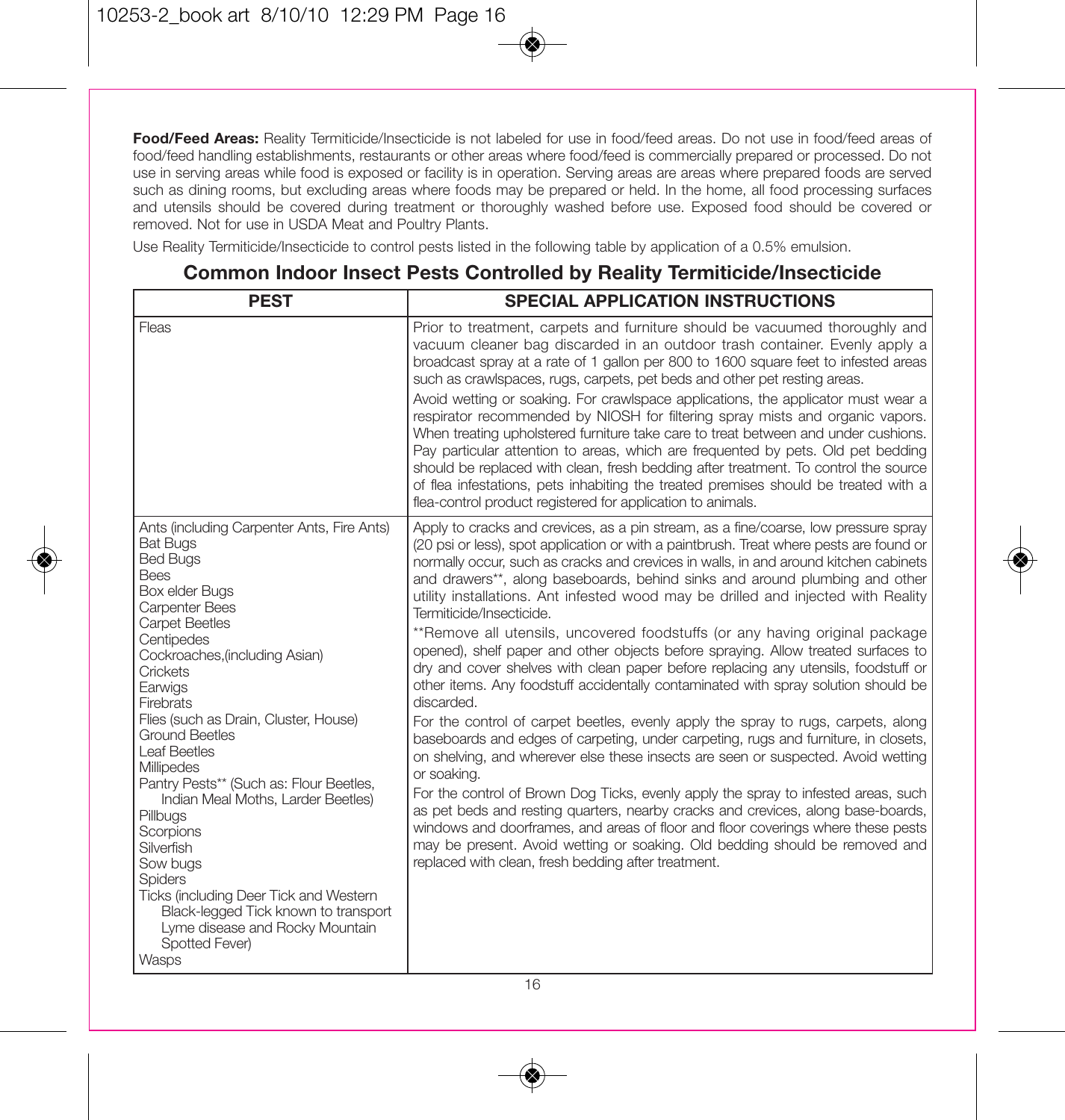## **ATTENTION**

Do not apply to pets, crops, or sources of electricity.

Do not allow people or pets on treated surfaces, such as carpets until the spray has dried.

Do not use concentrate or emulsion in fogging equipment.

Not for use in voids insulated with rigid foam.

Firewood is not to be treated.

Use only in well ventilated areas.

During any application to overhead areas of structure, cover surfaces below with plastic sheeting or similar material (except where exempt).

Do not allow spray to contact food, foodstuffs, food contacting surfaces, food utensils or water supplies.

Thoroughly wash dishes and food handling utensils with soap and water if they become contaminated by application of this product.

Do not treat areas where food is exposed.

During indoor surface applications do not allow dripping or run-off to occur.

Do not apply this product to any rooms while occupied by patients, the elderly or infirm.

Do not use in aircraft cabins. For use in cargo areas only.

Do not apply when occupants are present in the immediate area in institutions such as libraries, sport facilities, etc.

Do not apply to classrooms when in use.

Do not touch treated surface until dry.

## **Dealers Must Sell in Original Packages Only.**

## **IMPORTANT INFORMATION - READ BEFORE USING PRODUCT CONDITIONS OF SALE AND LIMITATION OF WARRANTY AND LIABILITY**

Seller warrants that at the time of delivery the product in this container conforms to its chemical description contained hereon and is reasonably fit for its intended purpose under normal conditions of use. This is the only warranty made on this product. Seller expressly disclaims any implied warranties of merchantability or fitness for any particular purpose and, except as set forth above, any other express or implied warranties. Any damages arising from breach of warranty or negligence shall be limited to direct damages not exceeding the purchase price paid for this product by Buyer, and shall not include incidental or consequential damages such as, but not limited to, loss of profits or values. It is impossible to eliminate all risks inherently associated with the use of this product. Plant injury, ineffectiveness, or other unintended consequences may result because of such factors as weather conditions, presence of other materials, or the manner of use or application, all of which are beyond the control of the Seller. To the fullest extent permitted by law, Seller shall not be liable for the consequential, special or indirect damages resulting from the use or handling of this product. All such risks shall be assumed by the Buyer. Buyer acknowledges the use of its own independent skill and expertise in the selection and use of the product and does not rely on any oral or written statements or representations.

Amended: 09/21/2004

Revised by NOTIFICATION: PR Notice 2007-4 04/05/10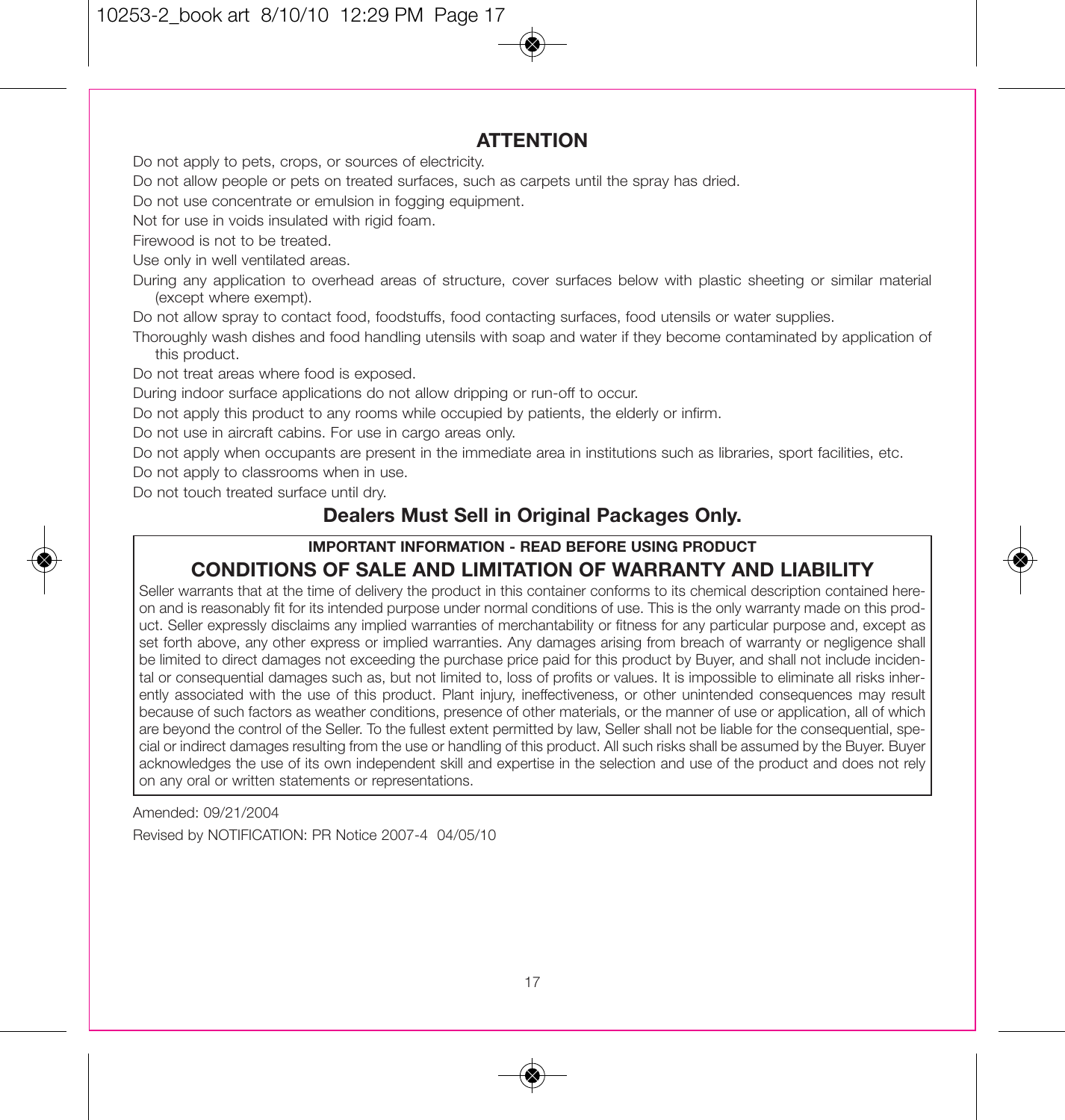

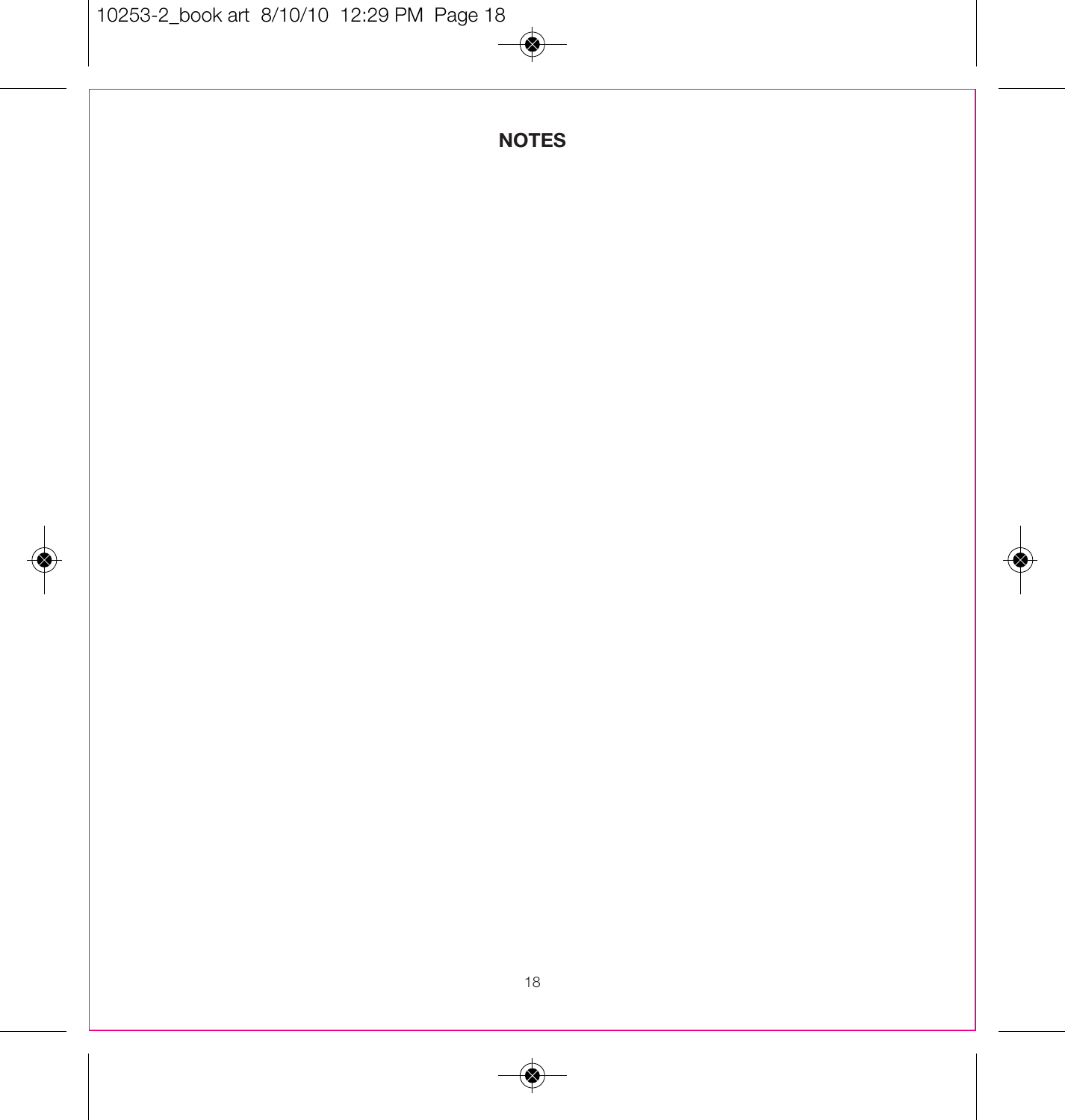

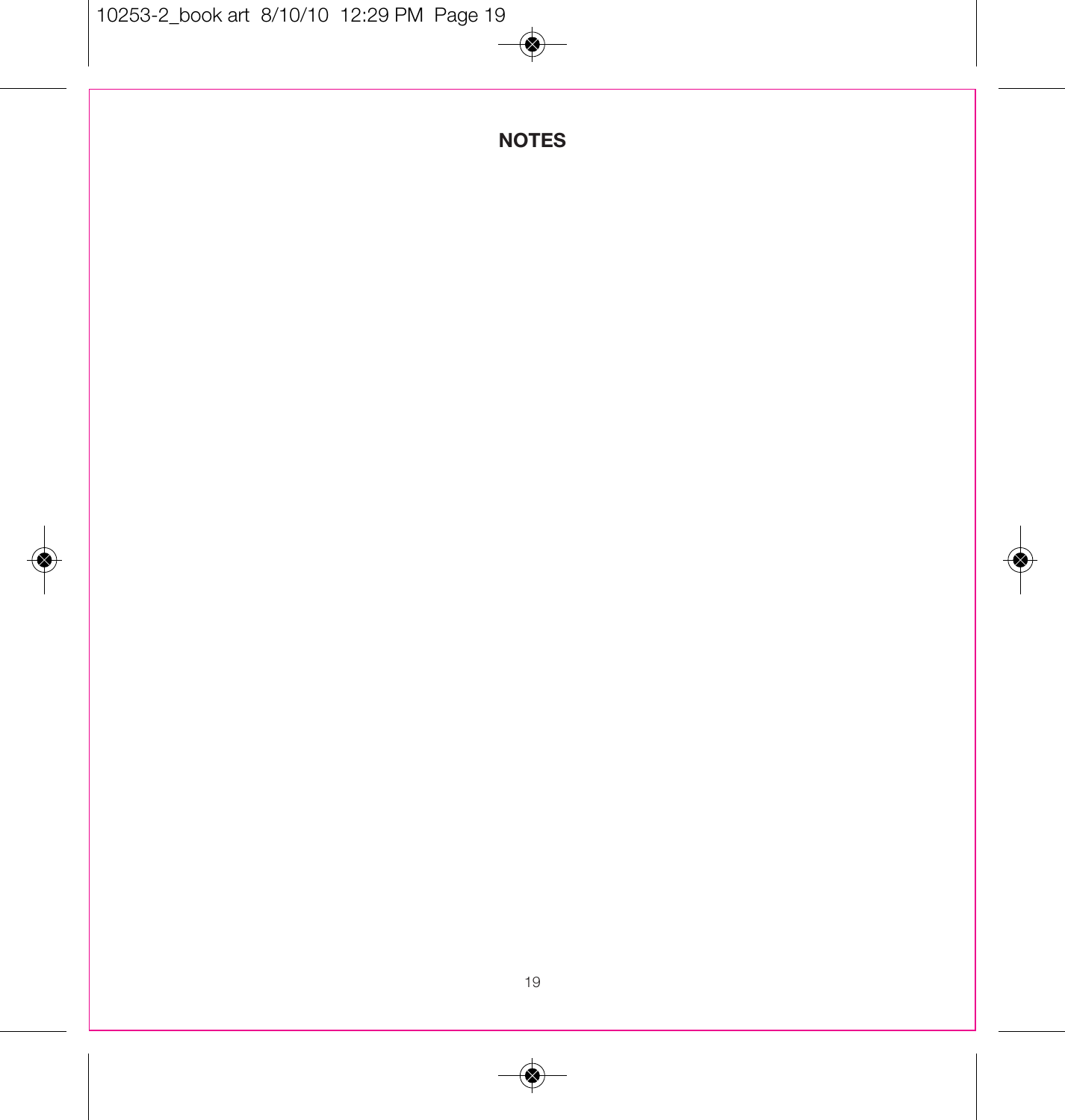